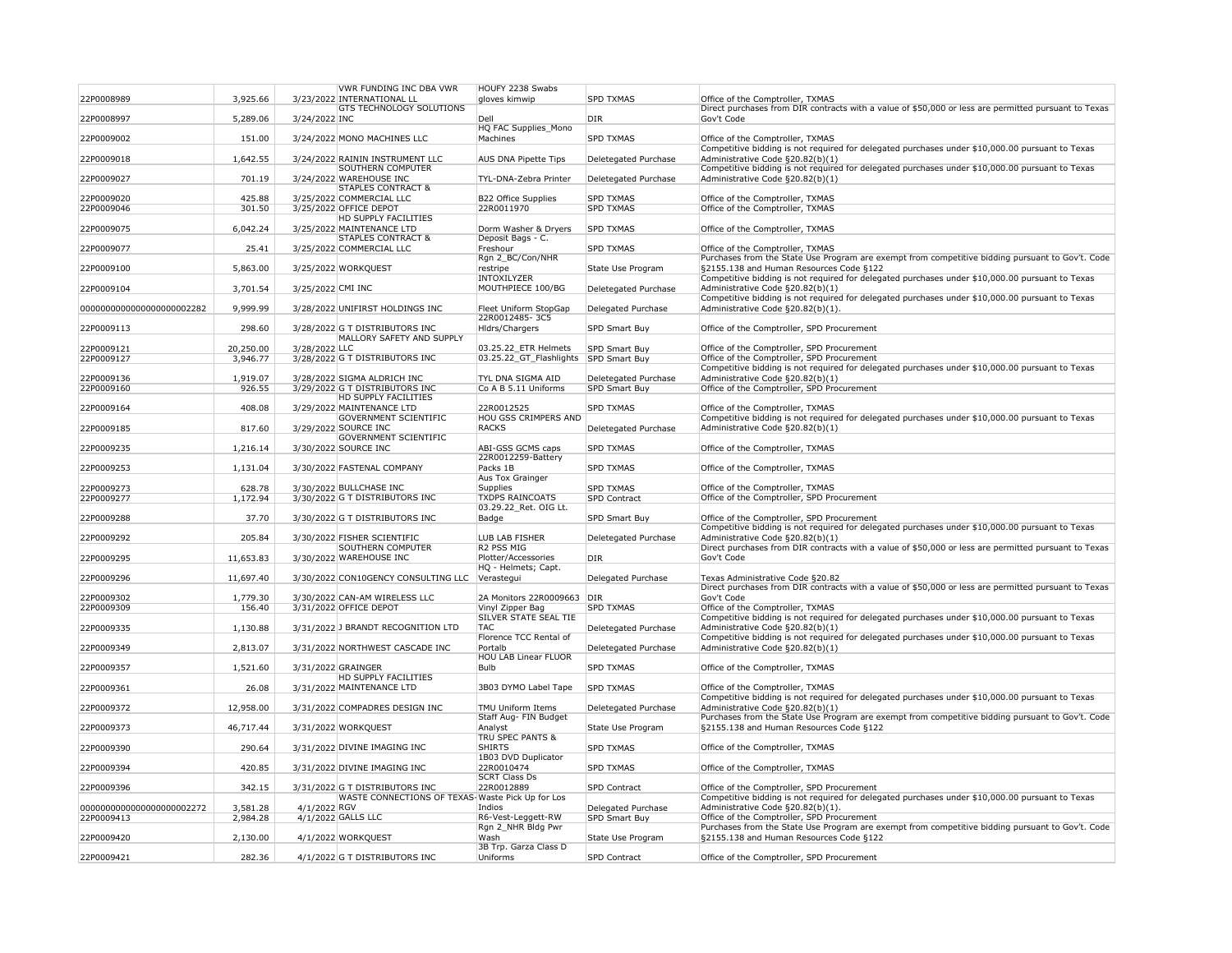| 22P0009423 | 141.78    |               | 4/1/2022 G T DISTRIBUTORS INC                                                 | 3B Sgt. Infante ClassD<br>Uniform                                 | SPD Contract         | Office of the Comptroller, SPD Procurement                                                                                                    |
|------------|-----------|---------------|-------------------------------------------------------------------------------|-------------------------------------------------------------------|----------------------|-----------------------------------------------------------------------------------------------------------------------------------------------|
| 22P0009437 | 712.83    |               | <b>VWR FUNDING INC DBA VWR</b><br>4/1/2022 INTERNATIONAL LL                   | <b>WES LAB COATS</b>                                              | <b>SPD TXMAS</b>     | Office of the Comptroller, TXMAS                                                                                                              |
| 22P0009458 | 2,518.52  |               | 4/1/2022 QIAGEN INC                                                           | <b>WAC Qiagen Adapters</b>                                        | Deletegated Purchase | Competitive bidding is not required for delegated purchases under \$10,000.00 pursuant to Texas<br>Administrative Code §20.82(b)(1)           |
|            |           |               | <b>SHI GOVERNMENT SOLUTIONS</b>                                               | SR2499996 - Tableau                                               |                      | Direct purchases from DIR contracts with a value of \$50,000 or less are permitted pursuant to Texas                                          |
| 22P0009465 | 9,925.00  | 4/1/2022 INC  | <b>RA-LOCK SECURITY SYSTEMS</b>                                               | (HSOC)                                                            | DIR                  | Gov't Code                                                                                                                                    |
| 22P0009468 | 1,545.60  | 4/4/2022 INC. |                                                                               | Tape for DNA Crime Lab                                            | <b>SPD TXMAS</b>     | Office of the Comptroller, TXMAS<br>Competitive bidding is not required for delegated purchases under \$10,000.00 pursuant to Texas           |
| 22P0009474 | 868.00    |               | 4/4/2022 ALDINGER COMPANY                                                     | LUBFY22062<br>Rgn 2 Crime Lab fire                                | Deletegated Purchase | Administrative Code §20.82(b)(1)<br>Competitive bidding is not required for delegated purchases under \$10,000.00 pursuant to Texas           |
| 22P0009503 | 3,920.00  |               | 4/4/2022 SPECIALTY FIRE SERVICES                                              | panel rpl                                                         | Deletegated Purchase | Administrative Code §20.82(b)(1)                                                                                                              |
| 22P0009517 | 292.00    |               | 4/4/2022 SHIMADZU SCIENTIFIC INST INC TYL BA septa                            |                                                                   | Deletegated Purchase | Competitive bidding is not required for delegated purchases under \$10,000.00 pursuant to Texas<br>Administrative Code §20.82(b)(1)           |
| 22P0009518 | 69.87     |               | 4/4/2022 USA SCIENTIFIC INCORPORATED TYL DNA glove holders                    |                                                                   | Deletegated Purchase | Competitive bidding is not required for delegated purchases under \$10,000.00 pursuant to Texas<br>Administrative Code §20.82(b)(1)           |
| 22P0009524 | 3,291.55  |               | 4/4/2022 DIVINE IMAGING INC                                                   | LAR-Back Ups 03032022                                             | SPD Smart Buy        | Office of the Comptroller, SPD Procurement                                                                                                    |
| 22P0009529 | 1,173.96  |               | 4/4/2022 VWR INTERNATIONAL LLC                                                | Nitrile Exam Gloves                                               | <b>SPD TXMAS</b>     | Office of the Comptroller, TXMAS                                                                                                              |
|            |           |               |                                                                               | Co C SRT 5 Night Force                                            |                      | Competitive bidding is not required for delegated purchases under \$10,000.00 pursuant to Texas                                               |
| 22P0009531 | 2,970.00  |               | 4/5/2022 G T DISTRIBUTORS INC                                                 | Scope<br>Co A B D Benson CNU                                      | Deletegated Purchase | Administrative Code §20.82(b)(1)                                                                                                              |
| 22P0009532 | 1,713.55  |               | 4/5/2022 G T DISTRIBUTORS INC                                                 | Boots                                                             | SPD Smart Buy        | Office of the Comptroller, SPD Procurement                                                                                                    |
| 22P0009533 | 4,799.55  |               | 4/5/2022 G T DISTRIBUTORS INC                                                 | Co E SRT 4 Force on<br>Force                                      | SPD Smart Buy        | Office of the Comptroller, SPD Procurement                                                                                                    |
|            |           |               |                                                                               | LUBFY22060 Fisher DNA                                             |                      | Competitive bidding is not required for delegated purchases under \$10,000.00 pursuant to Texas                                               |
| 22P0009535 | 2,437.76  |               | 4/5/2022 FISHER SCIENTIFIC                                                    | Ethanol<br>SWAT - New Op Gear -                                   | Deletegated Purchase | Administrative Code §20.82(b)(1)                                                                                                              |
| 22P0009539 | 12,170.38 |               | 4/5/2022 G T DISTRIBUTORS INC                                                 | GT Distri                                                         | <b>SPD Smart Buy</b> | Office of the Comptroller, SPD Procurement                                                                                                    |
| 22P0009543 | 4,988.64  |               | 4/5/2022 VWR INTERNATIONAL LLC                                                | ABI-VWR Lab Supplies                                              | <b>SPD TXMAS</b>     | Office of the Comptroller, TXMAS                                                                                                              |
| 22P0009544 | 7,771.79  |               | 4/5/2022 ALL POINTS OF TEXAS                                                  | <b>SWAT Move - KWilcox</b>                                        | Deletegated Purchase | Competitive bidding is not required for delegated purchases under \$10,000.00 pursuant to Texas<br>Administrative Code §20.82(b)(1)           |
|            |           |               | <b>GTS TECHNOLOGY SOLUTIONS</b>                                               |                                                                   |                      | Direct purchases from DIR contracts with a value of \$50,000 or less are permitted pursuant to Texas                                          |
| 22P0009557 | 3,305.95  | 4/5/2022 INC  |                                                                               | 2602849-2601460-<br>CID HQ AK March                               | DIR                  | Gov't Code                                                                                                                                    |
| 22P0009566 | 8,564.25  |               | 4/5/2022 G T DISTRIBUTORS INC                                                 | Frangible                                                         | SPD Smart Buy        | Office of the Comptroller, SPD Procurement                                                                                                    |
| 22P0009569 | 4,239.30  |               | 4/5/2022 MORNING STAR INDUSTRIES                                              | HQ Custodial Supplies                                             | <b>SPD TXMAS</b>     | Office of the Comptroller, TXMAS<br>Competitive bidding is not required for delegated purchases under \$10,000.00 pursuant to Texas           |
| 22P0009573 | 1,847.00  |               | 4/5/2022 VWR INTERNATIONAL LLC                                                | <b>TYL-DNA-VWR</b><br>"This purchase order is in                  | Deletegated Purchase | Administrative Code §20.82(b)(1)<br>Direct purchases from DIR contracts with a value of \$50,000 or less are permitted pursuant to Texas      |
| 22P0009581 | 5,372.00  |               | 4/5/2022 CDW GOVERNMENT INC<br><b>GTS TECHNOLOGY SOLUTIONS</b>                | acc<br>2615622 - 2 P2319H & 1                                     | DIR                  | Gov't Code<br>Direct purchases from DIR contracts with a value of \$50,000 or less are permitted pursuant to Texas                            |
| 22P0009584 | 506.06    | 4/5/2022 INC  |                                                                               | DI Stnd                                                           | DIR                  | Gov't Code                                                                                                                                    |
| 22P0009600 | 8,437.80  |               | 4/6/2022 BULLCHASE INC                                                        | A22 OSC Cots                                                      | <b>SPD TXMAS</b>     | Office of the Comptroller, TXMAS                                                                                                              |
| 22P0009613 | 1,045.86  |               | VWR FUNDING INC DBA VWR<br>4/6/2022 INTERNATIONAL LL                          | <b>TLY LAB VWR GLOVES</b>                                         | <b>SPD TXMAS</b>     | Office of the Comptroller, TXMAS                                                                                                              |
|            |           |               |                                                                               |                                                                   |                      | Competitive bidding is not required for delegated purchases under \$10,000.00 pursuant to Texas                                               |
| 22P0009616 | 840.00    |               | 4/6/2022 MERCEDES MEDICAL LLC<br><b>HD SUPPLY FACILITIES</b>                  | <b>AUS TOX Methanol</b>                                           | Deletegated Purchase | Administrative Code §20.82(b)(1)                                                                                                              |
| 22P0009617 | 159.60    |               | 4/6/2022 MAINTENANCE LTD<br>INCINERATOR INTERNATIONAL                         | <b>JB BLUE PENS 3-23-22</b>                                       | <b>SPD TXMAS</b>     | Office of the Comptroller, TXMAS<br>Competitive bidding is not required for delegated purchases under \$10,000.00 pursuant to Texas           |
| 22P0009620 | 673.00    |               | 4/6/2022 INCORPORATED                                                         | <b>WAC</b> incinerator                                            | Deletegated Purchase | Administrative Code §20.82(b)(1)                                                                                                              |
|            |           |               |                                                                               |                                                                   |                      |                                                                                                                                               |
| 22P0009623 | 77.92     |               | 4/6/2022 G T DISTRIBUTORS INC                                                 | 8T04 Jackets 22R0012665 SPD Contract<br><b>BUCKLES &amp; GOLD</b> |                      | Office of the Comptroller, SPD Procurement<br>Competitive bidding is not required for delegated purchases under \$10,000.00 pursuant to Texas |
| 22P0009624 | 523.80    |               | 4/6/2022 GALLS LLC<br><b>HD SUPPLY FACILITIES</b>                             | <b>BUTTONS</b><br>R5FA - Stacked                                  | Deletegated Purchase | Administrative Code §20.82(b)(1)                                                                                                              |
| 22P0009629 | 1,679.04  |               | 4/6/2022 MAINTENANCE LTD                                                      | Washer/Dryer                                                      | <b>SPD TXMAS</b>     | Office of the Comptroller, TXMAS                                                                                                              |
| 22P0009638 | 2,910.12  |               | 4/6/2022 Taylor Distribution Group, LLC                                       | TYL BA caps and vials                                             | <b>SPD TXMAS</b>     | Office of the Comptroller, TXMAS                                                                                                              |
|            |           |               | <b>GTS TECHNOLOGY SOLUTIONS</b>                                               |                                                                   |                      | Direct purchases from DIR contracts with a value of \$50,000 or less are permitted pursuant to Texas                                          |
| 22P0009641 | 43.99     | 4/6/2022 INC  |                                                                               | 2622321 - 1 m575 Mouse DIR<br><b>Annual Subscription</b>          |                      | Gov't Code<br>Competitive bidding is not required for delegated purchases under \$10,000.00 pursuant to Texas                                 |
| 22P0009645 | 4,052.60  |               | 4/6/2022 CORELOGIC SOLUTIONS LLC                                              | renewal                                                           | Deletegated Purchase | Administrative Code §20.82(b)(1)                                                                                                              |
| 22P0009650 | 1,648.26  |               | 4/6/2022 OFFICE DEPOT                                                         | Office Supplies_R5 COMM SPD TXMAS                                 |                      | Office of the Comptroller, TXMAS                                                                                                              |
| 22P0009660 | 940.00    |               | 4/6/2022 GALLS LLC                                                            | <b>ACT OM Uniform Order</b>                                       | Deletegated Purchase | Competitive bidding is not required for delegated purchases under \$10,000.00 pursuant to Texas<br>Administrative Code §20.82(b)(1)           |
|            | 353.90    |               | 4/7/2022 THOMAS SCIENTIFIC, LLC                                               | ELP DNA qiagility cleaner                                         |                      | Competitive bidding is not required for delegated purchases under \$10,000.00 pursuant to Texas<br>Administrative Code §20.82(b)(1)           |
| 22P0009596 |           |               |                                                                               | A22 B22 ACT High Impact                                           | Deletegated Purchase | Competitive bidding is not required for delegated purchases under \$10,000.00 pursuant to Texas                                               |
| 22P0009669 | 7,984.00  |               | 4/7/2022 BLAUER TACTICAL SYSTEMS INC Suits<br><b>RA-LOCK SECURITY SYSTEMS</b> |                                                                   | Deletegated Purchase | Administrative Code §20.82(b)(1)                                                                                                              |
| 22P0009670 | 126.70    | 4/7/2022 INC. | <b>VWR FUNDING INC DBA VWR</b>                                                | 22R0012877                                                        | <b>SPD TXMAS</b>     | Office of the Comptroller, TXMAS                                                                                                              |
| 22P0009693 | 986.52    |               | 4/7/2022 INTERNATIONAL LL                                                     | <b>HOULAB VWR GLOVES</b>                                          | <b>SPD TXMAS</b>     | Office of the Comptroller, TXMAS                                                                                                              |
| 22P0009709 | 76.32     |               | <b>SOUTHERN COMPUTER</b><br>4/7/2022 WAREHOUSE INC                            | REC Wireless Keyboard                                             | DIR                  | Direct purchases from DIR contracts with a value of \$50,000 or less are permitted pursuant to Texas<br>Gov't Code                            |
|            |           |               |                                                                               |                                                                   |                      |                                                                                                                                               |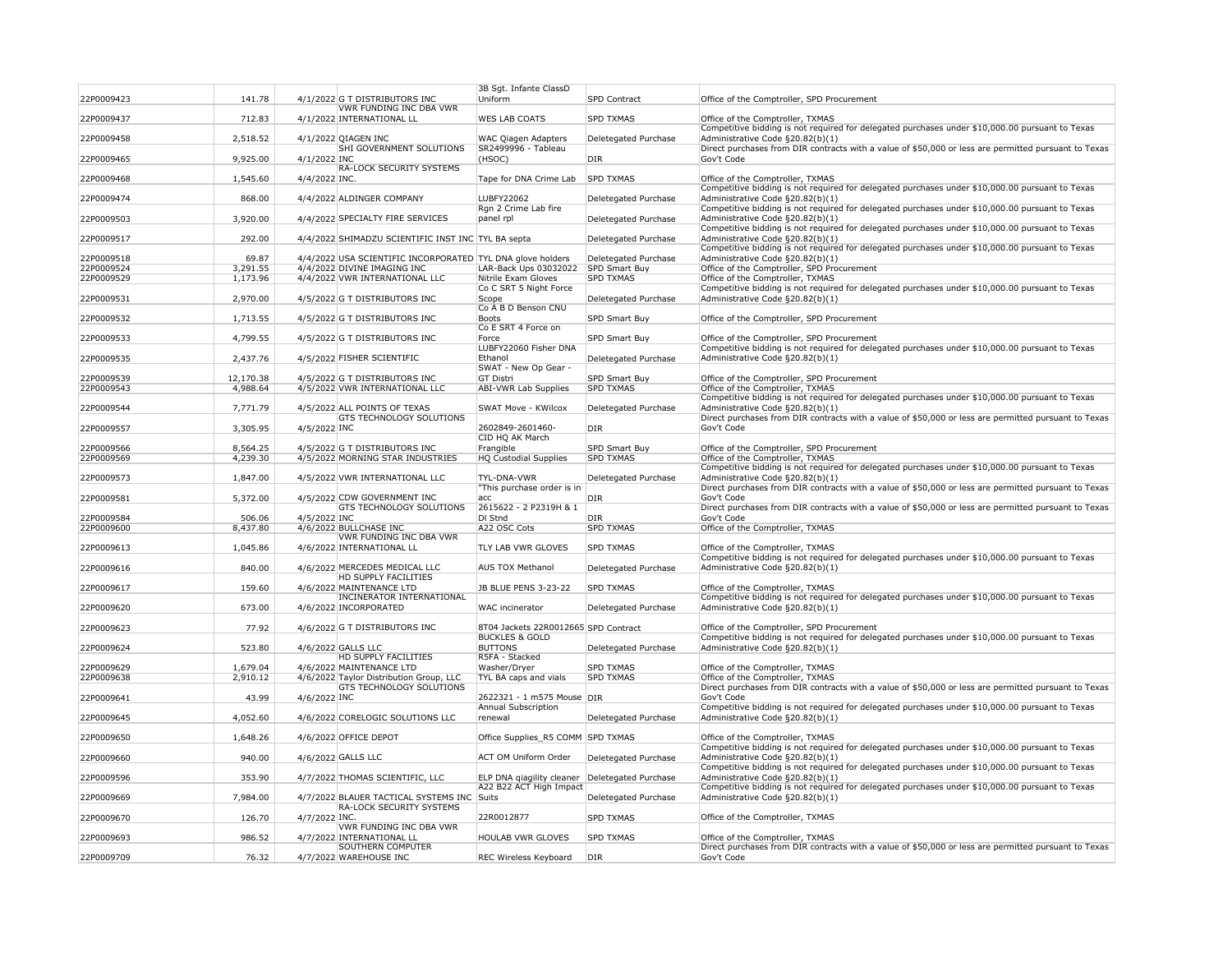| 22P0009711               | 423.46             |               | 4/7/2022 THE PEAVEY CORPORATION                               | ABI-Lynn Peavey Tape                                                       | Deletegated Purchase                     | Competitive bidding is not required for delegated purchases under \$10,000.00 pursuant to Texas<br>Administrative Code §20.82(b)(1)                                        |
|--------------------------|--------------------|---------------|---------------------------------------------------------------|----------------------------------------------------------------------------|------------------------------------------|----------------------------------------------------------------------------------------------------------------------------------------------------------------------------|
| 22P0009728               | 46.53              |               | <b>VWR FUNDING INC DBA VWR</b><br>4/7/2022 INTERNATIONAL LL   | TYL FA FERRIC CHLORIDE SPD TXMAS                                           |                                          | Office of the Comptroller, TXMAS                                                                                                                                           |
| 22P0009733               | 76.00              | 4/7/2022 INC  | <b>SHI GOVERNMENT SOLUTIONS</b>                               | 3B Capt. Sotelo Keyboard DIR                                               |                                          | Direct purchases from DIR contracts with a value of \$50,000 or less are permitted pursuant to Texas<br>Gov't Code                                                         |
| 22P0009735               | 2,300.00           |               | 4/7/2022 3AGPROCUREMENT, LLC                                  | 20# Bond Canary 11 x 17 Deletegated Purchase                               |                                          | Competitive bidding is not required for delegated purchases under \$10,000.00 pursuant to Texas<br>Administrative Code §20.82(b)(1)                                        |
| 22P0009739               | 560.32             |               | <b>GOVERNMENT SCIENTIFIC</b><br>4/7/2022 SOURCE INC           | <b>TYL LAB BA SYRINGES</b>                                                 | <b>SPD TXMAS</b>                         | Office of the Comptroller, TXMAS                                                                                                                                           |
| 22P0009744               | 276.48             |               | VWR FUNDING INC DBA VWR<br>4/7/2022 INTERNATIONAL LL          | <b>TYL LAB BA LINERS</b>                                                   | <b>SPD TXMAS</b>                         | Office of the Comptroller, TXMAS                                                                                                                                           |
| 22P0009748               | 445.18             |               | <b>GOVERNMENT SCIENTIFIC</b><br>4/8/2022 SOURCE INC           | TYL SD methanol                                                            | <b>SPD TXMAS</b>                         | Office of the Comptroller, TXMAS                                                                                                                                           |
| 22P0009749               | 3,565.00           |               | <b>LEEDS PRECISION</b><br>4/8/2022 INSTRUMENTS INC            | LAR-LEEDS 04042022                                                         | Deletegated Purchase                     | Competitive bidding is not required for delegated purchases under \$10,000.00 pursuant to Texas<br>Administrative Code §20.82(b)(1)                                        |
|                          |                    |               |                                                               |                                                                            |                                          | Competitive bidding is not required for delegated purchases under \$10,000.00 pursuant to Texas                                                                            |
| 22P0009751               | 5,369.75           |               | 4/8/2022 HAMILTON ROBOTICS INC                                | HOUFY 2252 Autolyse                                                        | Deletegated Purchase                     | Administrative Code §20.82(b)(1)                                                                                                                                           |
| 22P0009752               | 423.54             |               | 4/8/2022 G T DISTRIBUTORS INC                                 | Lozano FlexRS Uniform                                                      | <b>SPD Contract</b>                      | Office of the Comptroller, SPD Procurement<br>Competitive bidding is not required for delegated purchases under \$10,000.00 pursuant to Texas                              |
| 22P0009754               | 9,914.28           |               | 4/8/2022 ALL POINTS OF TEXAS                                  | R2-HOUSEHOLD MOVE-<br><b>SGT SHELTON</b><br><b>R2TLL-Tactical Gear-New</b> | Deletegated Purchase                     | Administrative Code §20.82(b)(1)                                                                                                                                           |
| 22P0009758               | 3,411.44           |               | 4/8/2022 G T DISTRIBUTORS INC                                 | Agents                                                                     | SPD Smart Buy                            | Office of the Comptroller, SPD Procurement                                                                                                                                 |
| 22P0009761               | 7,427.50           |               | 4/8/2022 DAIGGER SCIENTIFIC                                   | AUS DNA Art tips                                                           | Deletegated Purchase                     | Competitive bidding is not required for delegated purchases under \$10,000.00 pursuant to Texas<br>Administrative Code §20.82(b)(1)                                        |
| 22P0009764               | 1,007.68           |               | 4/8/2022 CDW GOVERNMENT INC                                   | LUBFY22021                                                                 | DIR                                      | Direct purchases from DIR contracts with a value of \$50,000 or less are permitted pursuant to Texas<br>Gov't Code                                                         |
| 22P0009768               | 10,400.00          |               | <b>TEXAS GANG INVESTIGATORS</b><br>4/8/2022 ASSOCIATION       | <b>R6 SA TAG TGIA</b><br><b>CONFERENCE REG</b>                             | Deletegated Purchase                     | Competitive bidding is not required for delegated purchases under \$10,000.00 pursuant to Texas<br>Administrative Code §20.82(b)(1)                                        |
| 22P0009770               | 52.82              |               | <b>SOUTHERN COMPUTER</b><br>4/8/2022 WAREHOUSE INC            | TTU MK295 Keyboards<br>Mouse                                               | Deletegated Purchase                     | Competitive bidding is not required for delegated purchases under \$10,000.00 pursuant to Texas<br>Administrative Code §20.82(b)(1)                                        |
| 22P0009775               | 21.18              |               | 4/8/2022 Taylor Distribution Group, LLC                       | 3C01 Iodine Pad<br>22R0011090                                              | <b>SPD TXMAS</b>                         | Office of the Comptroller, TXMAS                                                                                                                                           |
| 22P0009779               | 633.73             |               | <b>BEN E KEITH FOOD COMPANY</b><br>4/8/2022 SAN ANTONIO       | A22 OSC Bottled Water                                                      | Deletegated Purchase                     | Competitive bidding is not required for delegated purchases under \$10,000.00 pursuant to Texas<br>Administrative Code §20.82(b)(1)                                        |
|                          |                    |               | <b>BOTACH INC DBA BOTACH</b>                                  | SWAT New Op Gear -                                                         |                                          | Competitive bidding is not required for delegated purchases under \$10,000.00 pursuant to Texas                                                                            |
| 22P0009803<br>22P0009578 | 4,642.40<br>662.19 |               | 4/8/2022 TACTICAL<br>4/11/2022 Taylor Distribution Group, LLC | Crye, Mount<br><b>HOU-Blacknight Gloves</b>                                | Deletegated Purchase<br><b>SPD TXMAS</b> | Administrative Code §20.82(b)(1)<br>Office of the Comptroller, TXMAS                                                                                                       |
| 22P0009597               | 252.81             |               | VWR FUNDING INC DBA VWR<br>4/11/2022 INTERNATIONAL LL         | <b>ELP VWR Lab Coats</b>                                                   | <b>SPD TXMAS</b>                         | Office of the Comptroller, TXMAS                                                                                                                                           |
| 22P0009657               | 572.48             | 4/11/2022 LTD | COMPLETE TABLET SOLUTIONS                                     | CTS_Equip_TMU_TWood                                                        | <b>DIR</b>                               | Direct purchases from DIR contracts with a value of \$50,000 or less are permitted pursuant to Texas<br>Gov't Code                                                         |
| 22P0009809               | 506.24             |               | 4/11/2022 GRAINGER<br><b>VWR FUNDING INC DBA VWR</b>          | <b>Mobile Police Scanner</b><br><b>AUS-TE-AMMONIUM</b>                     | <b>SPD TXMAS</b>                         | Office of the Comptroller, TXMAS                                                                                                                                           |
| 22P0009816               | 130.00             |               | 4/11/2022 INTERNATIONAL LL                                    | HYDROXIDE                                                                  | <b>SPD TXMAS</b>                         | Office of the Comptroller, TXMAS<br>Competitive bidding is not required for delegated purchases under \$10,000.00 pursuant to Texas                                        |
| 22P0009821               | 51.24              |               | 4/11/2022 FISHER SCIENTIFIC<br><b>HD SUPPLY FACILITIES</b>    | TXL-DNA-Micro Amp Tool                                                     | Deletegated Purchase                     | Administrative Code §20.82(b)(1)                                                                                                                                           |
| 22P0009838               | 1,997.94           |               | 4/11/2022 MAINTENANCE LTD                                     | R4 Custodial supplies Mar<br>2022                                          | <b>SPD TXMAS</b>                         | Office of the Comptroller, TXMAS                                                                                                                                           |
| 22P0009847               | 1,337.00           |               | 4/11/2022 CAYMAN CHEMICAL COMPANY                             | <b>ELP CAYMAN CHEMICAL</b><br><b>THC COCAIN</b>                            | Deletegated Purchase                     | Competitive bidding is not required for delegated purchases under \$10,000.00 pursuant to Texas<br>Administrative Code §20.82(b)(1)                                        |
| 22P0009848               | 1,062.50           |               | 4/11/2022 PROFORCE LAW ENFORCEMENT                            | THP Grip Mod Assy<br>22R0013300                                            | Deletegated Purchase                     | Competitive bidding is not required for delegated purchases under \$10,000.00 pursuant to Texas<br>Administrative Code §20.82(b)(1)                                        |
| 22P0009850               | 480.18             |               | 4/11/2022 MORNING STAR INDUSTRIES                             | A22 OSC Body Wipes                                                         | <b>SPD TXMAS</b>                         | Office of the Comptroller, TXMAS<br>Competitive bidding is not required for delegated purchases under \$10,000.00 pursuant to Texas                                        |
| 22P0009857               | 106.50             |               | 4/11/2022 MONO MACHINES LLC                                   | A22 OSC Wip Buckets<br><b>AIRCRAFT POLOS -</b>                             | Deletegated Purchase                     | Administrative Code §20.82(b)(1)                                                                                                                                           |
| 22P0009861               | 92.58              |               | 4/11/2022 G T DISTRIBUTORS INC<br><b>LIFE TECHNOLOGIES</b>    | <b>SAMPLES</b>                                                             | SPD Smart Buy                            | Office of the Comptroller, SPD Procurement<br>Competitive bidding is not required for delegated purchases under \$10,000.00 pursuant to Texas                              |
| 22P0009873               | 8,555.00           |               | 4/12/2022 CORPORATION                                         | Material                                                                   | Deletegated Purchase                     | Administrative Code §20.82(b)(1)                                                                                                                                           |
| 22P0009880               | 559.10             |               | 4/12/2022 WORKQUEST                                           | 22R0013182                                                                 | State Use Program                        | Purchases from the State Use Program are exempt from competitive bidding pursuant to Gov't. Code<br>§2155.138 and Human Resources Code §122                                |
| 22P0009894               | 1,742.31           |               | 4/12/2022 FASTENAL COMPANY                                    | 04.06.22_GS_Handtruck<br>Cart                                              | <b>SPD TXMAS</b>                         | Office of the Comptroller, TXMAS                                                                                                                                           |
| 22P0009895               | 322.36             |               | 4/12/2022 G T DISTRIBUTORS INC                                | 3B Sgt. J Garcia D<br>Uniforms                                             | <b>SPD Contract</b>                      | Office of the Comptroller, SPD Procurement                                                                                                                                 |
| 22P0009897               | 660.00             |               | <b>TEXAS CORRECTIONAL</b><br>4/12/2022 INDUSTRIES             | 22R0013380                                                                 | Prison Made Good Act                     | Purchases from Texas Correctional Industries are exempt from competitive bidding pursuant to Gov't.<br>Code §2155.065, §497.024, and 34 Texas Administrative Code §§20.238 |
| 22P0009909               | 622.97             |               | 4/12/2022 ERLAB INC                                           | <b>ELP DNA FILTER</b>                                                      | Deletegated Purchase                     | Competitive bidding is not required for delegated purchases under \$10,000.00 pursuant to Texas<br>Administrative Code §20.82(b)(1)                                        |
| 22P0009921               | 84.18              |               | 4/12/2022 G T DISTRIBUTORS INC                                | <b>AIRCRAFT UAS POLO</b><br><b>SAMPLES</b>                                 | <b>SPD Smart Buy</b>                     | Office of the Comptroller, SPD Procurement                                                                                                                                 |
| 22P0009922               | 12.00              |               | 4/12/2022 GALLS LLC                                           | 3D13- Maldonado Beanie SPD TXMAS                                           |                                          | Office of the Comptroller, TXMAS                                                                                                                                           |
| 22P0009934               | 2,581.75           |               | 4/13/2022 MAVICH, LLC                                         | <b>AUS LAB T-SHIRT</b>                                                     | Deletegated Purchase                     | Competitive bidding is not required for delegated purchases under \$10,000.00 pursuant to Texas<br>Administrative Code §20.82(b)(1)                                        |
|                          |                    |               | 4/13/2022 GARRY L PARKER                                      | Capitol                                                                    |                                          | Competitive bidding is not required for delegated purchases under \$10,000.00 pursuant to Texas<br>Administrative Code §20.82(b)(1)                                        |
| 22P0009946               | 9,000.00           |               |                                                               | LeadershipTraining                                                         | Deletegated Purchase                     |                                                                                                                                                                            |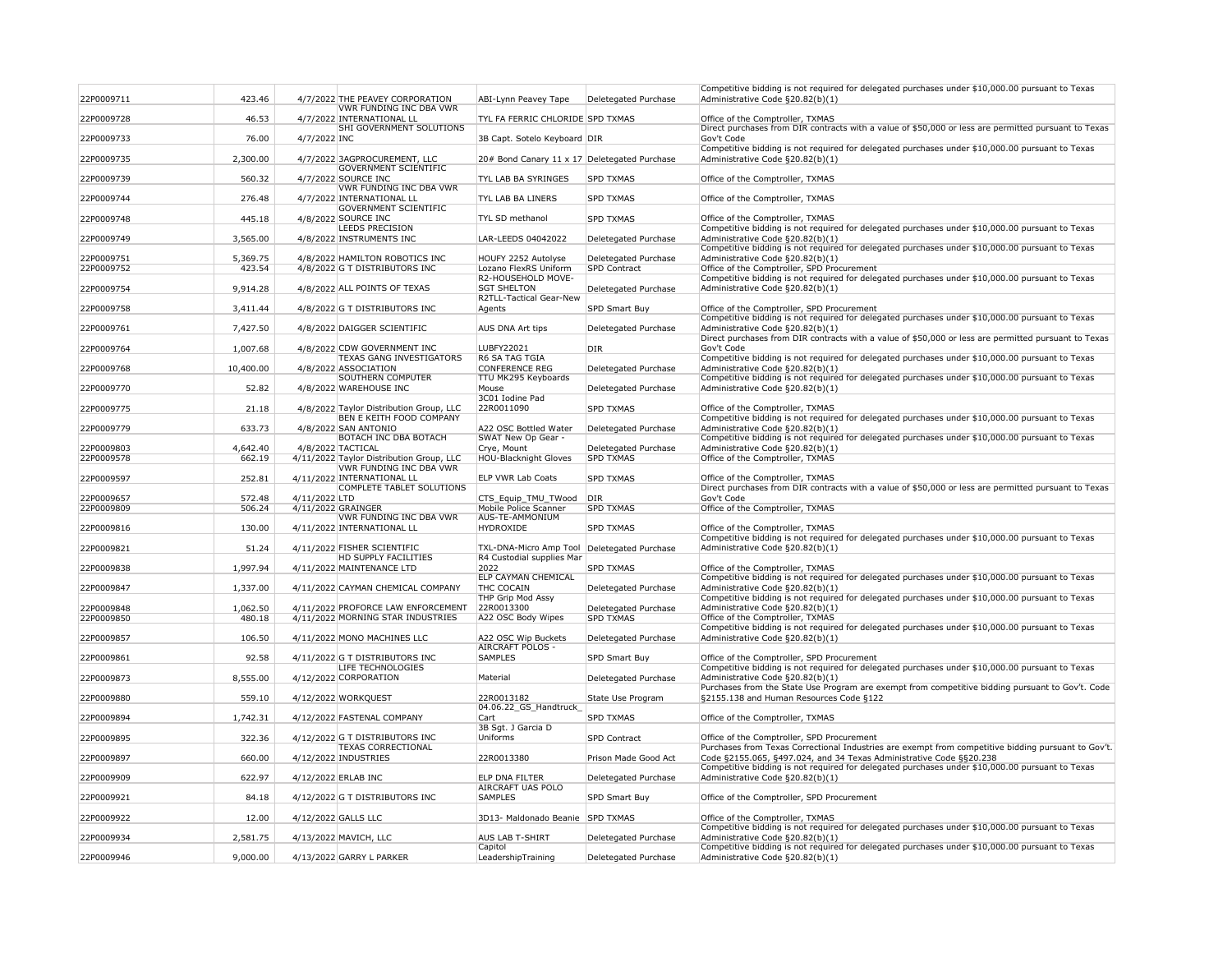| 22P0009955               | 4,472.33          | 4/13/2022 FISHER SCIENTIFIC                                                  | TYL chairs, tube closures,<br>etc               | Deletegated Purchase                     | Competitive bidding is not required for delegated purchases under \$10,000.00 pursuant to Texas<br>Administrative Code §20.82(b)(1)                |
|--------------------------|-------------------|------------------------------------------------------------------------------|-------------------------------------------------|------------------------------------------|----------------------------------------------------------------------------------------------------------------------------------------------------|
|                          |                   |                                                                              |                                                 |                                          | Competitive bidding is not required for delegated purchases under \$10,000.00 pursuant to Texas                                                    |
| 22P0009983               | 350.28            | 4/13/2022 CDW GOVERNMENT INC                                                 | WES 2022 Xerox Toner                            | Deletegated Purchase                     | Administrative Code §20.82(b)(1)                                                                                                                   |
| 22P0009985               | 22,557.15         | 4/13/2022 G T DISTRIBUTORS INC                                               | A22 Riot Gear                                   | <b>SPD Smart Buy</b>                     | Office of the Comptroller, SPD Procurement                                                                                                         |
| 22P0009996               | 248.98            | 4/13/2022 G T DISTRIBUTORS INC                                               | THP Uniform 22R0012582 SPD Contract             |                                          | Office of the Comptroller, SPD Procurement                                                                                                         |
|                          |                   | <b>GTS TECHNOLOGY SOLUTIONS</b>                                              | San Antonio UPS                                 |                                          | Direct purchases from DIR contracts with a value of \$50,000 or less are permitted pursuant to Texas                                               |
| 22P0010002               | 30,136.50         | 4/13/2022 INC<br><b>SOUTH TEXAS INTERPRETERS</b>                             | Revitalization<br>South Tx Interpreters         | DIR                                      | Gov't Code<br>Competitive bidding is not required for delegated purchases under \$10,000.00 pursuant to Texas                                      |
| 22P0010003               | 130.20            | 4/13/2022 FOR THE DEAF LL                                                    | #4466                                           | Deletegated Purchase                     | Administrative Code §20.82(b)(1)                                                                                                                   |
|                          | 134.50            | <b>STAPLES CONTRACT &amp;</b><br>4/13/2022 COMMERCIAL LLC                    | Bill Counter- L. Villalobos SPD TXMAS           |                                          | Office of the Comptroller, TXMAS                                                                                                                   |
| 22P0010016               |                   |                                                                              | 3A07 C20-7280 Fleet                             |                                          | Competitive bidding is not required for delegated purchases under \$10,000.00 pursuant to Texas                                                    |
| 22P0009411               | 4,980.25          | 4/14/2022 MIDVALLEY COLLISION STOP                                           | Repair                                          | Deletegated Purchase                     | Administrative Code §20.82(b)(1)                                                                                                                   |
| 22P0009795               | 1,856.58          | 4/14/2022 SIGMA SURVEILLANCE                                                 | #Austin Lab Camera<br>Additions                 | <b>DIR</b>                               | Direct purchases from DIR contracts with a value of \$50,000 or less are permitted pursuant to Texas<br>Gov't Code                                 |
|                          |                   |                                                                              | Sherman Door Install                            |                                          | Direct purchases from DIR contracts with a value of \$50,000 or less are permitted pursuant to Texas                                               |
| 22P0010032               | 20,487.47         | 4/14/2022 KNIGHT SECURITY SYSTEMS LLC Security<br><b>CARAHSOFT TECHNOLGY</b> | FY22 NetIQ DRA Pro.                             | DIR <sub></sub>                          | Gov't Code<br>Direct purchases from DIR contracts with a value of \$50,000 or less are permitted pursuant to Texas                                 |
| 22P0010048               | 33,575.13         | 4/14/2022 CORPORATION                                                        | <b>Services</b>                                 | <b>DIR</b>                               | Gov't Code                                                                                                                                         |
|                          |                   |                                                                              | <b>AUSLAB DPORT TO DVI</b>                      |                                          |                                                                                                                                                    |
| 22P0010050               | 144.48            | 4/14/2022 DIVINE IMAGING INC                                                 | <b>ADPT</b>                                     | <b>SPD TXMAS</b>                         | Office of the Comptroller, TXMAS<br>Competitive bidding is not required for delegated purchases under \$10,000.00 pursuant to Texas                |
| 22P0010062               | 900.00            | 4/14/2022 AIRSCAN TECHNOLOGIES INC                                           | ABI-Airscan hoods                               | Deletegated Purchase                     | Administrative Code §20.82(b)(1)                                                                                                                   |
|                          |                   |                                                                              |                                                 |                                          | Direct purchases from DIR contracts with a value of \$50,000 or less are permitted pursuant to Texas                                               |
| 22P0010071               | 1,080.00          | 4/14/2022 MOTOROLA SOLUTIONS INC                                             | WG Accessories<br><b>State Phone Protection</b> | DIR <sub>.</sub>                         | Gov't Code<br>Direct purchases from DIR contracts with a value of \$50,000 or less are permitted pursuant to Texas                                 |
| 22P0010073               | 37.58             | 4/14/2022 CDW GOVERNMENT INC                                                 | Case                                            | <b>DIR</b>                               | Gov't Code                                                                                                                                         |
|                          |                   | <b>RA-LOCK SECURITY SYSTEMS</b>                                              | 22R0011312 3C09                                 |                                          |                                                                                                                                                    |
| 22P0009933               | 36.24             | 4/15/2022 INC.                                                               | Marking Paint                                   | <b>SPD TXMAS</b>                         | Office of the Comptroller, TXMAS<br>Competitive bidding is not required for delegated purchases under \$10,000.00 pursuant to Texas                |
| 22P0010074               | 3,190.70          | 4/15/2022 ECOIMPRINT LLC                                                     | <b>VESS Promotional items</b>                   | Deletegated Purchase                     | Administrative Code §20.82(b)(1)                                                                                                                   |
| 22P0010081               | 1,827.48          | 4/15/2022 KNIGHT SECURITY SYSTEMS LLC Door Access                            |                                                 | DIR                                      | Direct purchases from DIR contracts with a value of \$50,000 or less are permitted pursuant to Texas<br>Gov't Code                                 |
|                          |                   |                                                                              |                                                 |                                          | Purchases from the State Use Program are exempt from competitive bidding pursuant to Gov't. Code                                                   |
| 22P0010083               | 127.35            | 4/15/2022 WORKQUEST                                                          | 7B Calendar 22R0011971 State Use Program        |                                          | §2155.138 and Human Resources Code §122                                                                                                            |
| 22P0010084               | 561.30            | 4/15/2022 GALLS LLC                                                          | 1B04 Armor Skin<br>22R0011974                   | Deletegated Purchase                     | Competitive bidding is not required for delegated purchases under \$10,000.00 pursuant to Texas<br>Administrative Code §20.82(b)(1)                |
|                          |                   | <b>WOLTERS KLUWER FINANCIAL</b>                                              |                                                 |                                          | Direct purchases from DIR contracts with a value of \$50,000 or less are permitted pursuant to Texas                                               |
| 22P0010088               | 4,030.00          | 4/15/2022 SERVICES INC                                                       | Teammate+<br>OE405-21-20R0038390                | DIR <sub>.</sub>                         | Gov't Code<br>Competitive bidding is not required for delegated purchases under \$10,000.00 pursuant to Texas                                      |
| 22P0010089               | 5,193.00          | 4/15/2022 SHERRY C TERRELL                                                   | Sherry                                          | Deletegated Purchase                     | Administrative Code §20.82(b)(1)                                                                                                                   |
|                          |                   |                                                                              |                                                 |                                          | Competitive bidding is not required for delegated purchases under \$10,000.00 pursuant to Texas                                                    |
| 22P0010090               | 255.00            | 4/15/2022 EAGLE FLAG PRODUCTS<br><b>VWR FUNDING INC DBA VWR</b>              | flags                                           | Deletegated Purchase                     | Administrative Code §20.82(b)(1)                                                                                                                   |
| 22P0010093               | 4,748.25          | 4/15/2022 INTERNATIONAL LL                                                   | Pipets                                          | <b>SPD TXMAS</b>                         | Office of the Comptroller, TXMAS                                                                                                                   |
|                          |                   |                                                                              | Grill Guard W/Lights -                          |                                          |                                                                                                                                                    |
| 22P0010108               | 1,658.08          | 4/18/2022 G T DISTRIBUTORS INC                                               | C172024                                         | <b>SPD Smart Buy</b>                     | Office of the Comptroller, SPD Procurement<br>Direct purchases from DIR contracts with a value of \$50,000 or less are permitted pursuant to Texas |
| 22P0010111               | 19,800.00         | 4/18/2022 MOTOROLA SOLUTIONS INC                                             | Portable radio batteries                        | DIR <sub>.</sub>                         | Gov't Code                                                                                                                                         |
| 22P0010114               | 4,989.00          | 4/18/2022 ROESSLER EQUIPMENT                                                 | Rgn 2 HQ_repair AHU<br>$1.01$ drive             | Deletegated Purchase                     | Competitive bidding is not required for delegated purchases under \$10,000.00 pursuant to Texas<br>Administrative Code §20.82(b)(1)                |
|                          |                   |                                                                              |                                                 |                                          | Competitive bidding is not required for delegated purchases under \$10,000.00 pursuant to Texas                                                    |
| 22P0010116               | 6,550.00          | 4/18/2022 TESCAN USA INC                                                     | AUS-TE-LD-SEM battery<br>22R0013501-Plastic     | Deletegated Purchase                     | Administrative Code §20.82(b)(1)                                                                                                                   |
| 22P0010129               | 48.20             | <b>STAPLES CONTRACT &amp;</b><br>4/18/2022 COMMERCIAL LLC                    | Crates                                          | <b>SPD TXMAS</b>                         | Office of the Comptroller, TXMAS                                                                                                                   |
| 22P0010132               | 2,645.00          | 4/18/2022 CENTRAL POLICE SUPPLY LTD                                          | <b>MARCH NAMEPLATES</b>                         | SPD Smart Buy                            | Office of the Comptroller, SPD Procurement                                                                                                         |
| 22P0010144<br>22P0010149 | 9,108.62<br>75.60 | 4/18/2022 CENTRAL POLICE SUPPLY LTD<br>4/18/2022 M&A GLOBAL CARTRIDGES LLC   | 04.18.22_April Badges<br>TYL-DNA-SD Cards       | <b>SPD Smart Buy</b><br><b>SPD TXMAS</b> | Office of the Comptroller, SPD Procurement<br>Office of the Comptroller, TXMAS                                                                     |
|                          |                   |                                                                              | Co E Body Armor Pates                           |                                          |                                                                                                                                                    |
| 22P0010153               | 29,974.40         | 4/18/2022 GALLS LLC                                                          | Replacem                                        | <b>SPD Smart Buy</b>                     | Office of the Comptroller, SPD Procurement                                                                                                         |
| 22P0010134               | 10.10             | <b>RA-LOCK SECURITY SYSTEMS</b><br>4/19/2022 INC.                            | <b>TTU Surge Protector</b>                      | <b>SPD TXMAS</b>                         | Office of the Comptroller, TXMAS                                                                                                                   |
| 22P0010140               | 6,260.60          | 4/19/2022 COMPETITIVE CHOICE INC.                                            | Reg 3 Paper Towels                              | <b>SPD TXMAS</b>                         | Office of the Comptroller, TXMAS                                                                                                                   |
| 22P0010143               | 3,000.87          | 4/19/2022 GRAINGER                                                           | WES_Benchtop Centrifuge SPD TXMAS               |                                          | Office of the Comptroller, TXMAS                                                                                                                   |
|                          |                   |                                                                              | <b>TYL Airgas Order</b>                         |                                          | Competitive bidding is not required for delegated purchases under \$10,000.00 pursuant to Texas                                                    |
| 22P0010156               | 255.22            | 4/19/2022 AIRGAS USA LLC                                                     | 04/14/22                                        | Deletegated Purchase                     | Administrative Code §20.82(b)(1)                                                                                                                   |
| 22P0010163               | 853.40            | 4/19/2022 WORKQUEST                                                          | 3B16 Cleaning Supplies                          | State Use Program                        | Purchases from the State Use Program are exempt from competitive bidding pursuant to Gov't. Code<br>§2155.138 and Human Resources Code §122        |
|                          |                   | <b>HD SUPPLY FACILITIES</b>                                                  |                                                 |                                          |                                                                                                                                                    |
| 22P0010167               | 101.96            | 4/19/2022 MAINTENANCE LTD<br><b>STAPLES CONTRACT &amp;</b>                   | 3B16 Flourescent Bulbs                          | <b>SPD TXMAS</b>                         | Office of the Comptroller, TXMAS                                                                                                                   |
| 22P0010170               | 19.00             | 4/19/2022 COMMERCIAL LLC                                                     | 22R0013661                                      | <b>SPD TXMAS</b>                         | Office of the Comptroller, TXMAS                                                                                                                   |
|                          | 129.60            | <b>HD SUPPLY FACILITIES</b><br>4/19/2022 MAINTENANCE LTD                     | Keurig Coffee Maker<br>Amarillo                 | <b>SPD TXMAS</b>                         | Office of the Comptroller, TXMAS                                                                                                                   |
| 22P0010171               |                   |                                                                              |                                                 |                                          |                                                                                                                                                    |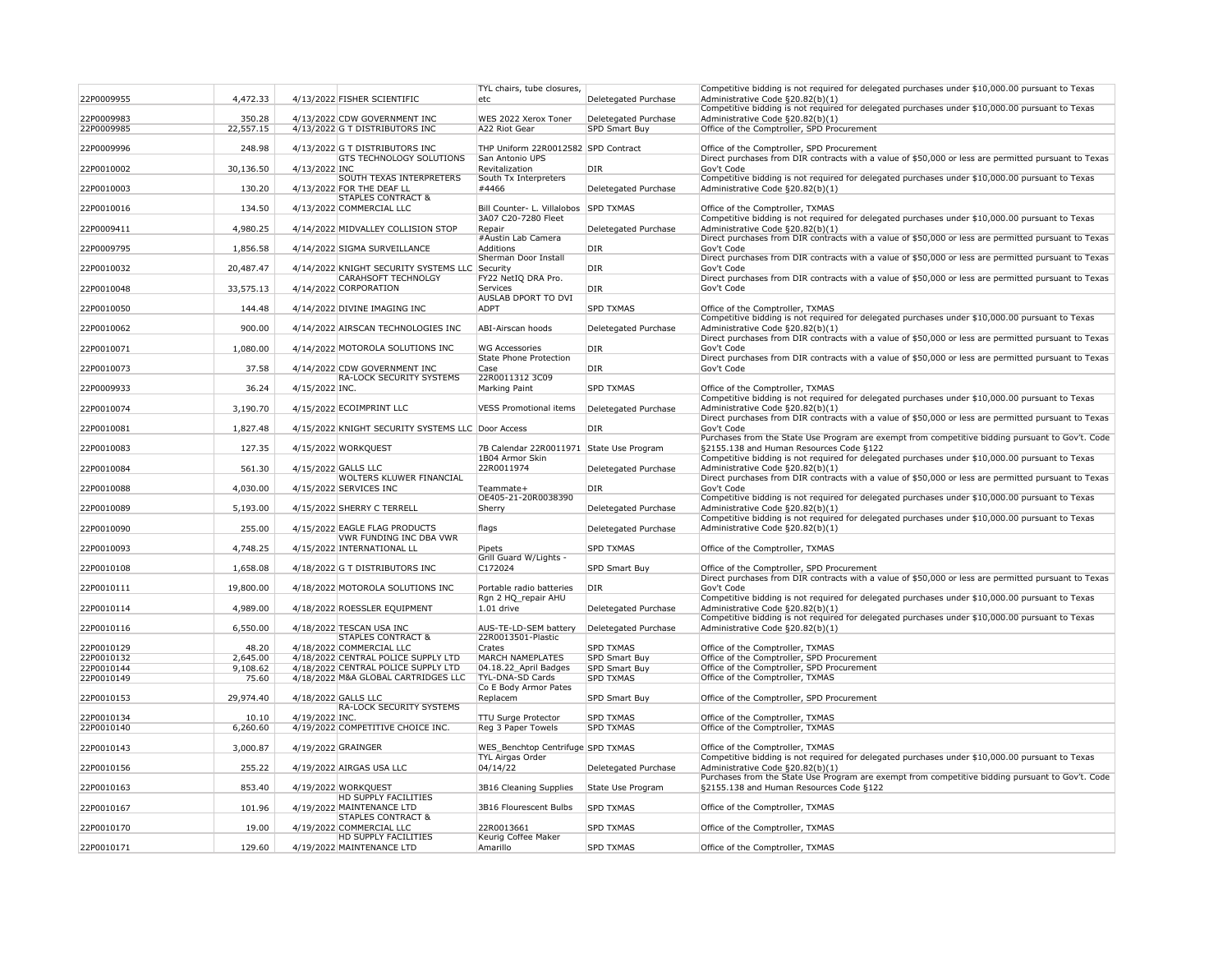| 22P0010175 | 2,475.00  |                    | <b>HEIGHTS COMMERCIAL PAINT</b><br>4/19/2022 CONTRACTORS INC   | Rgn 2 Gessner fence<br>repairs               | Deletegated Purchase | Compe<br>Admin           |
|------------|-----------|--------------------|----------------------------------------------------------------|----------------------------------------------|----------------------|--------------------------|
|            |           |                    | <b>STAPLES CONTRACT &amp;</b>                                  |                                              |                      |                          |
| 22P0010181 | 1,478.26  |                    | 4/19/2022 COMMERCIAL LLC                                       | <b>WESLAB FILE FOLDERS</b>                   | <b>SPD TXMAS</b>     | Office<br>Compe          |
| 22P0010183 | 1,799.80  |                    | 4/19/2022 XEROX CORPORATION                                    | AUS Xerox B230 Toner                         | Deletegated Purchase | Admin                    |
| 22P0010185 | 2,517.00  |                    | 4/19/2022 ALDINGER COMPANY                                     | <b>AUS Aldinger Calibrations</b>             | Deletegated Purchase | Compe<br>Admin           |
| 22P0010192 | 493.98    | 4/19/2022 INC      | <b>GRAYBAR ELECTRIC COMPANY</b>                                | Graybar 0240354314 SR<br>2618118             | <b>DIR</b>           | Direct<br>Gov't (        |
|            |           |                    |                                                                | R6 Castroville DL                            |                      | <b>Direct</b>            |
| 22P0010194 | 7,970.76  |                    | 4/19/2022 SIGMA SURVEILLANCE<br><b>VWR FUNDING INC DBA VWR</b> | Cameras                                      | <b>DIR</b>           | Gov't (                  |
| 22P0010199 | 1,498.46  |                    | 4/19/2022 INTERNATIONAL LL                                     | WES_Gloves                                   | <b>SPD TXMAS</b>     | Office                   |
| 22P0010201 | 9,696.69  |                    | 4/19/2022 MORIDGE MANUFACTURING INC                            | Florence Mower                               | <b>SPD TXMAS</b>     | Office<br><b>Direct</b>  |
| 22P0010202 | 544.83    |                    | 4/19/2022 CDW GOVERNMENT INC                                   | <b>GARLAB QA PRINTER</b>                     | <b>DIR</b>           | Gov't (                  |
| 22P0010151 | 17,024.63 |                    | 4/20/2022 KNIGHT SECURITY SYSTEMS LLC Doorbell                 | HQ Bldg. O New ACS &                         | Deletegated Purchase | Compe<br>Admin           |
| 22P0010217 | 308.64    |                    | 4/20/2022 RED HILL VENTURES LLC                                | 3A03 Raymondville Ink<br>Pad                 | <b>SPD TXMAS</b>     | Office                   |
| 22P0010218 | 3,850.00  |                    | 4/20/2022 FULL SPECTRUM PRODUCTION                             | <b>ABI-Full Spectrum PM</b>                  | Deletegated Purchase | Compe<br>Admin           |
| 22P0010219 | 2,984.28  |                    | 4/20/2022 GALLS LLC                                            | R1-IRBY-DUPREE VEST                          | <b>SPD Smart Buy</b> | Office                   |
|            |           |                    |                                                                | <b>ABILAB CAYMAN MDA 19</b><br><b>STNDRD</b> |                      | Compe                    |
| 22P0010220 | 199.00    |                    | 4/20/2022 CAYMAN CHEMICAL COMPANY<br><b>TEXAS CORRECTIONAL</b> | <b>Beaumont Modular</b>                      | Deletegated Purchase | Admin<br>Purcha          |
| 22P0010222 | 29,753.00 |                    | 4/20/2022 INDUSTRIES                                           | Furniture                                    | Prison Made Good Act | Code $\xi$               |
| 22P0010225 | 120.75    |                    | 4/20/2022 Argent Associates, Inc.                              | 3A13 Spray Paint                             | <b>SPD TXMAS</b>     | Office                   |
| 22P0010230 | 26,446.00 | 4/20/2022 INC      | <b>COLLEGE STATION AUTO PARTS</b>                              | <b>OPS Box Extension</b>                     | SPD Smart Buy        | Office                   |
|            |           |                    | <b>STAPLES CONTRACT &amp;</b>                                  |                                              |                      |                          |
| 22P0010232 | 111.60    |                    | 4/20/2022 COMMERCIAL LLC                                       | CRD VM Logs                                  | <b>SPD TXMAS</b>     | Office                   |
| 22P0010237 | 2,852.00  |                    | 4/20/2022 G T DISTRIBUTORS INC                                 | LEPS - VETERAN AWARD                         | <b>SPD Smart Buy</b> | Office                   |
| 22P0010244 | 328.08    |                    | 4/20/2022 COMPETITIVE CHOICE INC.                              | 3D Mission Gym Wipes                         | <b>SPD TXMAS</b>     | Office                   |
|            |           |                    | <b>GTS TECHNOLOGY SOLUTIONS</b>                                |                                              |                      | <b>Direct</b>            |
| 22P0010283 | 2,746.88  | 4/20/2022 INC      |                                                                | <b>Midland THP</b>                           | <b>DIR</b>           | Gov't (<br>Compe         |
| 22P0002851 | 71.32     |                    | 4/21/2022 GALLS LLC                                            | <b>2C10 FONTENEAUX</b>                       | Deletegated Purchase | Admin                    |
| 22P0010174 | 286.65    |                    | 4/21/2022 MONO MACHINES LLC                                    | 3B16 Cleaning Supplies                       | <b>SPD TXMAS</b>     | Office                   |
| 22P0010178 | 189.57    |                    | 4/21/2022 COMPETITIVE CHOICE INC.                              | 3B16 Mouse Glue Traps<br>22R0012980 3B Mouse | <b>SPD TXMAS</b>     | Office                   |
| 22P0010288 | 25.56     |                    | 4/21/2022 M&A GLOBAL CARTRIDGES LLC                            | Selena                                       | <b>SPD TXMAS</b>     | Office                   |
|            |           |                    |                                                                | 22R0008055 1A05 Sgl                          |                      | Purcha                   |
| 22P0010300 | 11.83     |                    | 4/21/2022 WORKQUEST                                            | Wall File                                    | State Use Program    | §2155<br><b>Direct</b>   |
| 22P0010301 | 1,780.00  |                    | 4/21/2022 MOTOROLA SOLUTIONS INC                               | <b>Stock Motorola Parts</b>                  | <b>DIR</b>           | Gov't (                  |
| 22P0010302 | 957.59    |                    | 4/21/2022 CDW GOVERNMENT INC                                   | ABI - CDW-G                                  | <b>DIR</b>           | <b>Direct</b><br>Gov't ( |
|            |           |                    |                                                                | 6C11--Class D--Sgt.                          |                      |                          |
| 22P0010307 | 483.33    |                    | 4/21/2022 G T DISTRIBUTORS INC                                 | Cantu                                        | SPD Contract         | Office                   |
| 22P0010310 | 11,937.12 |                    | 4/21/2022 GALLS LLC                                            | R4 - SS VESTS<br>R4 - SS Vest Mark           | <b>SPD Smart Buy</b> | Office                   |
| 22P0010314 | 2,984.28  |                    | 4/21/2022 GALLS LLC                                            | Jackson                                      | SPD Smart Buy        | Office                   |
| 22P0010316 | 5,346.00  |                    | 4/21/2022 G T DISTRIBUTORS INC                                 | R4-BM Helmets                                | <b>SPD Smart Buy</b> | Office                   |
| 22P0010321 | 1,795.03  |                    | 4/21/2022 DIVINE IMAGING INC                                   | 3D Sepulveda laser                           | <b>SPD TXMAS</b>     | Office                   |
| 22P0010326 | 246.71    |                    | <b>HD SUPPLY FACILITIES</b><br>4/21/2022 MAINTENANCE LTD       | Pecos Fridge                                 | <b>SPD TXMAS</b>     | Office                   |
|            |           |                    | <b>GTS TECHNOLOGY SOLUTIONS</b>                                |                                              |                      | <b>Direct</b>            |
| 22P0010331 | 201.44    | 4/21/2022 INC      |                                                                | Crane DL 481 UPS                             | <b>DIR</b>           | Gov't (                  |
| 22P0010362 | 262.96    |                    | 4/21/2022 G T DISTRIBUTORS INC                                 | 6C THP- AYALA, CALVEN<br>Reg 3 Eagle Pass RF | <b>SPD Contract</b>  | Office                   |
| 22P0010369 | 240.66    |                    | 4/22/2022 SID TOOL CO INC<br><b>BOTACH INC DBA BOTACH</b>      | Sup.Caddy<br>3D Sepulveda Botach             | <b>SPD TXMAS</b>     | Office<br>Compe          |
| 22P0010382 | 1,367.95  | 4/22/2022 TACTICAL |                                                                | order                                        | Deletegated Purchase | Admin                    |
| 22P0010385 | 1,324.74  |                    | 4/22/2022 VENTURE TACTICAL, LLC.                               | 3D Sepulveda helmet                          | Deletegated Purchase | Compe<br>Admin           |
| 22P0010387 | 9,210.41  | 4/22/2022 INC      | NETSYNC NETWORK SOLUTIONS                                      | Bldng B Basement C9300                       | DIR                  | Direct<br>Gov't (        |
|            |           |                    |                                                                |                                              |                      | Compe                    |
| 22P0010400 | 568.92    |                    | 4/22/2022 G T DISTRIBUTORS INC                                 | 6C-Starowitz Uniforms                        | Deletegated Purchase | Admin<br>Compe           |
| 22P0010402 | 568.92    |                    | 4/22/2022 G T DISTRIBUTORS INC                                 | 6C-Irwin Uniforms                            | Deletegated Purchase | Admin<br>Compe           |
| 22P0010404 | 568.92    |                    | 4/22/2022 G T DISTRIBUTORS INC                                 | 6C-McLaurin Uniforms                         | Deletegated Purchase | Admin                    |

etitive bidding is not required for delegated purchases under \$10,000.00 pursuant to Texas istrative Code  $\S 20.82(b)(1)$ of the Comptroller, TXMAS etitive bidding is not required for delegated purchases under \$10,000.00 pursuant to Texas istrative Code  $§20.82(b)(1)$ etitive bidding is not required for delegated purchases under \$10,000.00 pursuant to Texas istrative Code  $\S 20.82(b)(1)$ purchases from DIR contracts with a value of \$50,000 or less are permitted pursuant to Texas Code purchases from DIR contracts with a value of \$50,000 or less are permitted pursuant to Texas Code of the Comptroller, TXMAS of the Comptroller, TXMAS purchases from DIR contracts with a value of \$50,000 or less are permitted pursuant to Texas Code etitive bidding is not required for delegated purchases under \$10,000.00 pursuant to Texas istrative Code  $\S 20.82(b)(1)$ of the Comptroller, TXMAS etitive bidding is not required for delegated purchases under \$10,000.00 pursuant to Texas istrative Code  $\S20.82(b)(1)$ of the Comptroller, SPD Procurement etitive bidding is not required for delegated purchases under \$10,000.00 pursuant to Texas istrative Code  $§20.82(b)(1)$ ases from Texas Correctional Industries are exempt from competitive bidding pursuant to Gov't.  $\S2155.065$ ,  $\S497.024$ , and 34 Texas Administrative Code  $\S520.238$ of the Comptroller, TXMAS of the Comptroller, SPD Procurement of the Comptroller, TXMAS of the Comptroller, SPD Procurement of the Comptroller, TXMAS purchases from DIR contracts with a value of \$50,000 or less are permitted pursuant to Texas Code etitive bidding is not required for delegated purchases under \$10,000.00 pursuant to Texas istrative Code  $\S 20.82(b)(1)$ of the Comptroller, TXMAS of the Comptroller, TXMAS of the Comptroller, TXMAS ases from the State Use Program are exempt from competitive bidding pursuant to Gov't. Code §2155.138 and Human Resources Code §122 purchases from DIR contracts with a value of \$50,000 or less are permitted pursuant to Texas Code purchases from DIR contracts with a value of \$50,000 or less are permitted pursuant to Texas Code of the Comptroller, SPD Procurement of the Comptroller, SPD Procurement of the Comptroller, SPD Procurement of the Comptroller, SPD Procurement of the Comptroller, TXMAS of the Comptroller, TXMAS purchases from DIR contracts with a value of \$50,000 or less are permitted pursuant to Texas Code of the Comptroller, SPD Procurement of the Comptroller, TXMAS etitive bidding is not required for delegated purchases under \$10,000.00 pursuant to Texas istrative Code  $\S 20.82(b)(1)$ etitive bidding is not required for delegated purchases under \$10,000.00 pursuant to Texas istrative Code  $\S20.82(b)(1)$ Direct purchases from DIR contracts with a value of \$50,000 or less are permitted pursuant to Texas Code etitive bidding is not required for delegated purchases under \$10,000.00 pursuant to Texas istrative Code  $§20.82(b)(1)$ etitive bidding is not required for delegated purchases under \$10,000.00 pursuant to Texas istrative Code  $§20.82(b)(1)$ etitive bidding is not required for delegated purchases under \$10,000.00 pursuant to Texas istrative Code  $§20.82(b)(1)$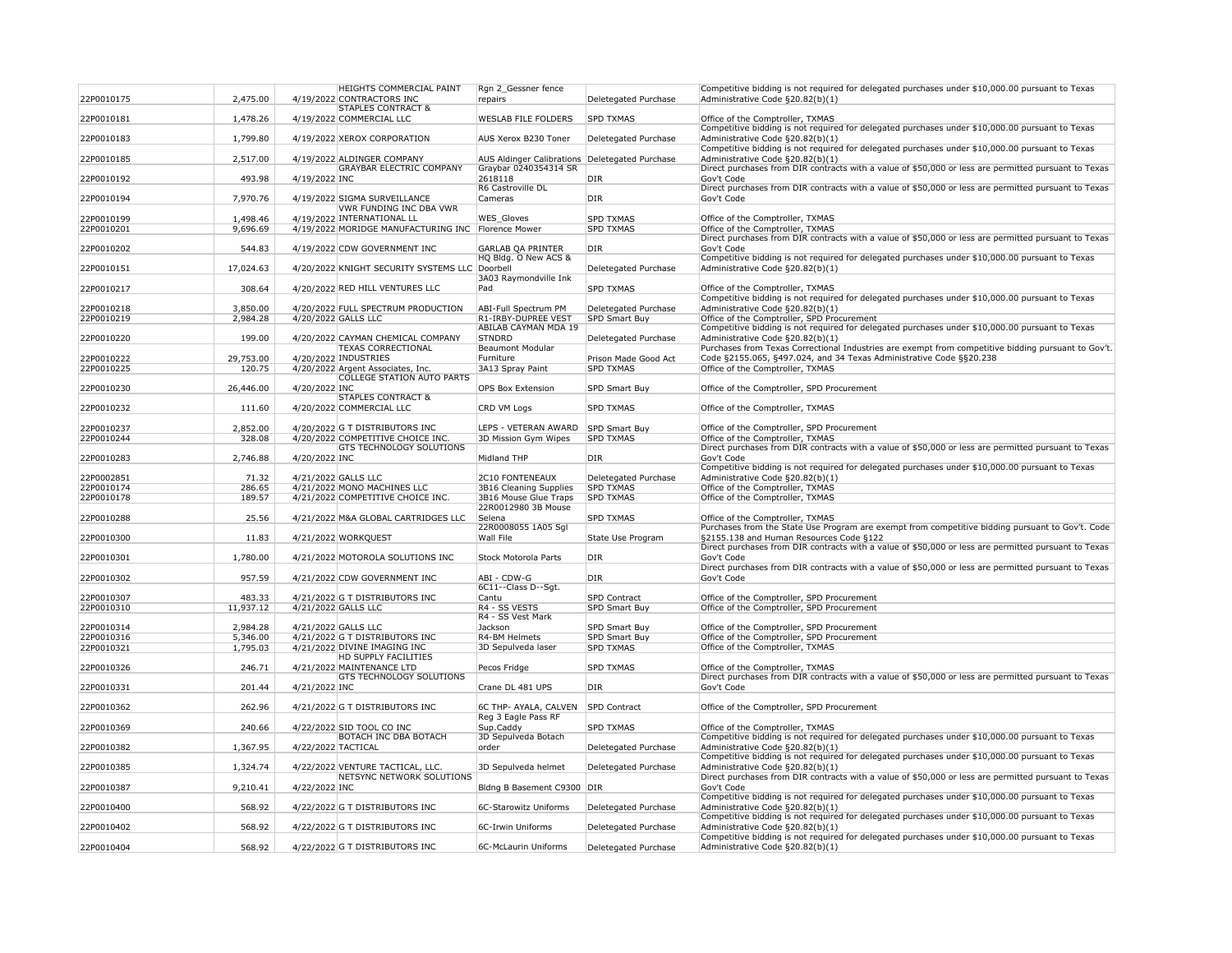|                           |                  |                                                       | R1-IRBY-GRISSOM                                  |                             |                                                                                                                                                                               |
|---------------------------|------------------|-------------------------------------------------------|--------------------------------------------------|-----------------------------|-------------------------------------------------------------------------------------------------------------------------------------------------------------------------------|
| 22P0010405                | 208.00           | 4/22/2022 G T DISTRIBUTORS INC                        | <b>BOOTS</b>                                     | SPD Smart Buy               | Office of the Comptroller, SPD Procurement                                                                                                                                    |
|                           |                  | <b>EVCO PARTNERS LP DBA</b>                           |                                                  |                             | Competitive bidding is not required for delegated purchases under \$10,000.00 pursuant to Texas                                                                               |
| 22P0010409                | 5,669.50         | 4/22/2022 BURGOON COMPANY                             | 04.18.22_Pep Spray MK3                           | Deletegated Purchase        | Administrative Code §20.82(b)(1)                                                                                                                                              |
|                           |                  |                                                       | <b>B22 Grammar Saves</b>                         |                             | Competitive bidding is not required for delegated purchases under \$10,000.00 pursuant to Texas                                                                               |
| 22P0010413                | 1,065.60         | 4/22/2022 TEXTBOOK WAREHOUSE                          | Lives                                            | Deletegated Purchase        | Administrative Code §20.82(b)(1)                                                                                                                                              |
|                           |                  |                                                       | RSD-CES-Stylus pens -                            |                             | Direct purchases from DIR contracts with a value of \$50,000 or less are permitted pursuant to Texas                                                                          |
| 22P0010415                | 611.64           | 4/22/2022 CDW GOVERNMENT INC                          | Targus                                           | DIR                         | Gov't Code                                                                                                                                                                    |
|                           |                  |                                                       | <b>GARLAB FISHER LAB</b>                         |                             | Competitive bidding is not required for delegated purchases under \$10,000.00 pursuant to Texas                                                                               |
| 22P0010420                | 1,998.55         | 4/22/2022 FISHER SCIENTIFIC                           | <b>COATS</b>                                     | Deletegated Purchase        | Administrative Code §20.82(b)(1)                                                                                                                                              |
| 22P0010424                | 1,205.96         | 4/22/2022 STOP STICK LTD                              | <b>B22 EVOC Stop Sticks</b>                      | <b>SPD TXMAS</b>            | Office of the Comptroller, TXMAS                                                                                                                                              |
|                           |                  |                                                       | <b>SCRT Vista Mounts</b>                         |                             | Direct purchases from DIR contracts with a value of \$50,000 or less are permitted pursuant to Texas                                                                          |
| 22P0010426                | 259.00           | 4/22/2022 ENFORCEMENT VIDEO LLC                       | 22R0014136                                       | DIR<br>Delegated Purchase - | Gov't Code                                                                                                                                                                    |
|                           |                  |                                                       |                                                  | Distributer Purchase        |                                                                                                                                                                               |
| 22P0010435                | 2,414.87         | 4/22/2022 SEWART SUPPLY LLC                           | TMU Waterjet Propulsion<br><b>AUSLAB WHEELED</b> |                             | Distributor purchase pursuant to 34 Texas Administrative Code §20.82(d)(6)<br>Competitive bidding is not required for delegated purchases under \$10,000.00 pursuant to Texas |
| 22P0010440                | 2,890.99         | 4/22/2022 GLOBAL EQUIPMENT CO INC                     | <b>STORAGE CAB</b>                               | Deletegated Purchase        | Administrative Code §20.82(b)(1)                                                                                                                                              |
|                           |                  | <b>HD SUPPLY FACILITIES</b>                           | <b>LAR LAB TRANSPARENCY</b>                      |                             |                                                                                                                                                                               |
| 22P0010441                | 642.00           | 4/22/2022 MAINTENANCE LTD                             | <b>FILM</b>                                      | <b>SPD TXMAS</b>            | Office of the Comptroller, TXMAS                                                                                                                                              |
|                           |                  |                                                       | 1D-Tollway Unit # F19-                           |                             | Competitive bidding is not required for delegated purchases under \$10,000.00 pursuant to Texas                                                                               |
| 22P0010442                | 5,711.44         | 4/22/2022 CLEBURNE FORD INC                           | 6374                                             | Deletegated Purchase        | Administrative Code §20.82(b)(1)                                                                                                                                              |
|                           |                  |                                                       | 6C12 - Fleet Rep 2017                            |                             | Competitive bidding is not required for delegated purchases under \$10,000.00 pursuant to Texas                                                                               |
| 22P0010444                | 4,769.51         | 4/22/2022 CECIL ATKISSION MOTORS                      | Exp                                              | Deletegated Purchase        | Administrative Code §20.82(b)(1)                                                                                                                                              |
|                           |                  |                                                       | <b>Tableau Dashboard</b>                         |                             | Direct purchases from DIR contracts with a value of \$50,000 or less are permitted pursuant to Texas                                                                          |
| 0000000000000000000002309 | 40,000.00        | 4/25/2022 LOBLOLLY CONSULTING, LLC                    | Development                                      | DIR                         | Gov't Code §2157.068.                                                                                                                                                         |
| 22P0010461                | 153.75           | 4/25/2022 RED HILL VENTURES LLC                       | Paint BSOC                                       | <b>SPD TXMAS</b>            | Office of the Comptroller, TXMAS                                                                                                                                              |
| 22P0010462                | 18,952.10        | 4/25/2022 THE TOWNSEND GROUP INC                      | <b>FELT HATS 4/25/2022</b>                       | <b>SPD Smart Buy</b>        | Office of the Comptroller, SPD Procurement                                                                                                                                    |
| 22P0010472                | 208.00           | 4/25/2022 G T DISTRIBUTORS INC                        | R1-IRBY-DUPREE BOOTS                             | <b>SPD Smart Buy</b>        | Office of the Comptroller, SPD Procurement                                                                                                                                    |
| 22P0010473                | 576.32           | 4/25/2022 G T DISTRIBUTORS INC                        | 6C-Sturgill Uniforms                             | <b>SPD Contract</b>         | Office of the Comptroller, SPD Procurement                                                                                                                                    |
|                           |                  |                                                       | 3B Brush Team                                    |                             |                                                                                                                                                                               |
| 22P0010476                | 5,575.50         | 4/25/2022 DIVINE IMAGING INC                          | CamelBaks                                        | <b>SPD TXMAS</b>            | Office of the Comptroller, TXMAS                                                                                                                                              |
|                           |                  | <b>GOVERNMENT SCIENTIFIC</b>                          |                                                  |                             |                                                                                                                                                                               |
| 22P0010479                | 2,550.75         | 4/25/2022 SOURCE INC                                  | LARLAB PIPETTE TIPS                              | SPD Smart Buy               | Office of the Comptroller, SPD Procurement                                                                                                                                    |
|                           |                  |                                                       | <b>HOU FY22 Stamp</b>                            |                             |                                                                                                                                                                               |
| 22P0010482                | 36.32            | 4/25/2022 OFFICE DEPOT<br>MALLORY SAFETY AND SUPPLY   | Replacement Pad                                  | <b>SPD TXMAS</b>            | Office of the Comptroller, TXMAS<br>Competitive bidding is not required for delegated purchases under \$10,000.00 pursuant to Texas                                           |
| 22P0010483                | 832.15           | 4/25/2022 LLC                                         | <b>COLOSSUS DUFFLE BAG</b>                       | Deletegated Purchase        | Administrative Code §20.82(b)(1)                                                                                                                                              |
|                           |                  |                                                       | 6C12 - H. Mallory, Class                         |                             | Competitive bidding is not required for delegated purchases under \$10,000.00 pursuant to Texas                                                                               |
| 22P0010484                | 208.37           | 4/25/2022 G T DISTRIBUTORS INC                        | D                                                | Deletegated Purchase        | Administrative Code §20.82(b)(1)                                                                                                                                              |
|                           |                  |                                                       | <b>FABRIC CUTTER -</b>                           |                             | Competitive bidding is not required for delegated purchases under \$10,000.00 pursuant to Texas                                                                               |
| 22P0010488                | 101.99           | 4/25/2022 NEWEGG BUSINESS INC.                        | <b>SURPLUS GROUP</b>                             | Deletegated Purchase        | Administrative Code §20.82(b)(1)                                                                                                                                              |
|                           |                  |                                                       |                                                  |                             |                                                                                                                                                                               |
| 22P0010493                | 2,984.28         | 4/25/2022 GALLS LLC                                   | R1-IRBY-HOFFMAN VEST                             | SPD Smart Buy               | Office of the Comptroller, SPD Procurement                                                                                                                                    |
|                           |                  |                                                       |                                                  |                             | Competitive bidding is not required for delegated purchases under \$10,000.00 pursuant to Texas                                                                               |
| 22P0010494                | 208.37           | 4/25/2022 G T DISTRIBUTORS INC                        | 6C12 - Mills Class D                             | Deletegated Purchase        | Administrative Code §20.82(b)(1)                                                                                                                                              |
| 22P0010495                | 298.98           | 4/25/2022 CON10GENCY CONSULTING LLC                   | R1-MN- Gas Mask                                  | <b>SPD Smart Buy</b>        | Office of the Comptroller, SPD Procurement                                                                                                                                    |
| 22P0010502                | 568.92           | 4/25/2022 G T DISTRIBUTORS INC                        | 6C-Herrera Uniforms                              | <b>SPD Contract</b>         | Office of the Comptroller, SPD Procurement                                                                                                                                    |
|                           |                  |                                                       |                                                  |                             | Competitive bidding is not required for delegated purchases under \$10,000.00 pursuant to Texas                                                                               |
| 22P0010508                | 208.37           | 4/25/2022 G T DISTRIBUTORS INC                        | 6C12 - J. Horton Class D                         | Deletegated Purchase        | Administrative Code §20.82(b)(1)                                                                                                                                              |
|                           |                  | <b>HD SUPPLY FACILITIES</b>                           |                                                  |                             |                                                                                                                                                                               |
| 22P0010511                | 50.30            | 4/25/2022 MAINTENANCE LTD                             | 3D08 Pressboard binders SPD TXMAS                |                             | Office of the Comptroller, TXMAS                                                                                                                                              |
|                           |                  |                                                       | 3D Sepulveda ballistic                           |                             | Competitive bidding is not required for delegated purchases under \$10,000.00 pursuant to Texas                                                                               |
| 22P0010512                | 1,202.00         | 4/25/2022 VENTURE TACTICAL, LLC.                      | plates                                           | Deletegated Purchase        | Administrative Code §20.82(b)(1)                                                                                                                                              |
|                           |                  |                                                       | SR2601426 - Adobe CC                             |                             | Direct purchases from DIR contracts with a value of \$50,000 or less are permitted pursuant to Texas                                                                          |
| 22P0010517                | 112.76           | 4/25/2022 INSIGHT PUBLIC SECTOR INC                   | Henry Ris                                        | DIR                         | Gov't Code                                                                                                                                                                    |
| 22P0010525                | 2,214.30         | 4/25/2022 G T DISTRIBUTORS INC                        | <b>AMMO HORNADY 9MM</b><br>135 TR 10/CS          | <b>SPD Smart Buy</b>        | Office of the Comptroller, SPD Procurement                                                                                                                                    |
|                           |                  | <b>VWR FUNDING INC DBA VWR</b>                        |                                                  |                             | Competitive bidding is not required for delegated purchases under \$10,000.00 pursuant to Texas                                                                               |
| 22P0010527                | 419.06           | 4/26/2022 INTERNATIONAL LL                            | <b>AUSLAB TE-LD-ILR VLS</b>                      | Deletegated Purchase        | Administrative Code §20.82(b)(1)                                                                                                                                              |
| 22P0010532                | 554.22           | 4/26/2022 G T DISTRIBUTORS INC                        | 6C09 Pack #8555                                  | <b>SPD Contract</b>         | Office of the Comptroller, SPD Procurement                                                                                                                                    |
|                           |                  | <b>BOTACH INC DBA BOTACH</b>                          | A22 B22 ACT HGR-T1F                              |                             | Competitive bidding is not required for delegated purchases under \$10,000.00 pursuant to Texas                                                                               |
| 22P0010533                | 3,450.00         | 4/26/2022 TACTICAL                                    | <b>Helmets</b>                                   | Deletegated Purchase        | Administrative Code §20.82(b)(1)                                                                                                                                              |
|                           |                  |                                                       | 04.25.22_Ammo 12ga 00                            |                             |                                                                                                                                                                               |
| 22P0010534                | 10,905.75        | 4/26/2022 G T DISTRIBUTORS INC                        | <b>Buckshot</b>                                  | <b>SPD Smart Buy</b>        | Office of the Comptroller, SPD Procurement                                                                                                                                    |
|                           |                  |                                                       | Motorola Parts and                               |                             | Direct purchases from DIR contracts with a value of \$50,000 or less are permitted pursuant to Texas                                                                          |
| 22P0010539                | 24,836.03        | 4/26/2022 MOTOROLA SOLUTIONS INC                      | Accesories                                       | DIR                         | Gov't Code                                                                                                                                                                    |
|                           |                  | UNITED TRAINING COMMERCIAL                            |                                                  |                             | Competitive bidding is not required for delegated purchases under \$10,000.00 pursuant to Texas                                                                               |
| 22P0010542                | 1,330.00         | 4/26/2022 LLC                                         | Tableau Desktop                                  | Deletegated Purchase        | Administrative Code §20.82(b)(1)                                                                                                                                              |
|                           |                  | TRAFFIC&PARKING CONTROL CO                            |                                                  |                             |                                                                                                                                                                               |
| 22P0010548                | 283.18           | 4/26/2022 INC                                         | Austin HQ-U Bike Rack                            | <b>SPD TXMAS</b>            | Office of the Comptroller, TXMAS                                                                                                                                              |
|                           |                  | <b>GTS TECHNOLOGY SOLUTIONS</b>                       |                                                  |                             | Direct purchases from DIR contracts with a value of \$50,000 or less are permitted pursuant to Texas                                                                          |
| 22P0010553                | 3,326.45         | 4/26/2022 INC                                         | 2615723 - 1 Pre 7760                             | DIR                         | Gov't Code                                                                                                                                                                    |
|                           |                  |                                                       |                                                  |                             | Competitive bidding is not required for delegated purchases under \$10,000.00 pursuant to Texas                                                                               |
| 22P0010555                | 1,124.80         | 4/26/2022 FISHER SCIENTIFIC                           | AUSLAB K9 AIDS ASPIRIN Deletegated Purchase      |                             | Administrative Code §20.82(b)(1)                                                                                                                                              |
| 22P0010563                | 119.70           | 4/26/2022 Taylor Distribution Group, LLC              | <b>GARLAB TDG SUPPLIES</b>                       | <b>SPD TXMAS</b>            | Office of the Comptroller, TXMAS                                                                                                                                              |
|                           |                  |                                                       | 2A03 Outer Carrier -                             | Deletegated Purchase        | Competitive bidding is not required for delegated purchases under \$10,000.00 pursuant to Texas                                                                               |
| 22P0010569<br>22P0010570  | 245.24<br>208.00 | 4/26/2022 GALLS LLC<br>4/26/2022 G T DISTRIBUTORS INC | Rivera<br>R1-IRBY-Wallace Boots                  | <b>SPD Smart Buy</b>        | Administrative Code §20.82(b)(1)<br>Office of the Comptroller, SPD Procurement                                                                                                |
|                           |                  |                                                       |                                                  |                             |                                                                                                                                                                               |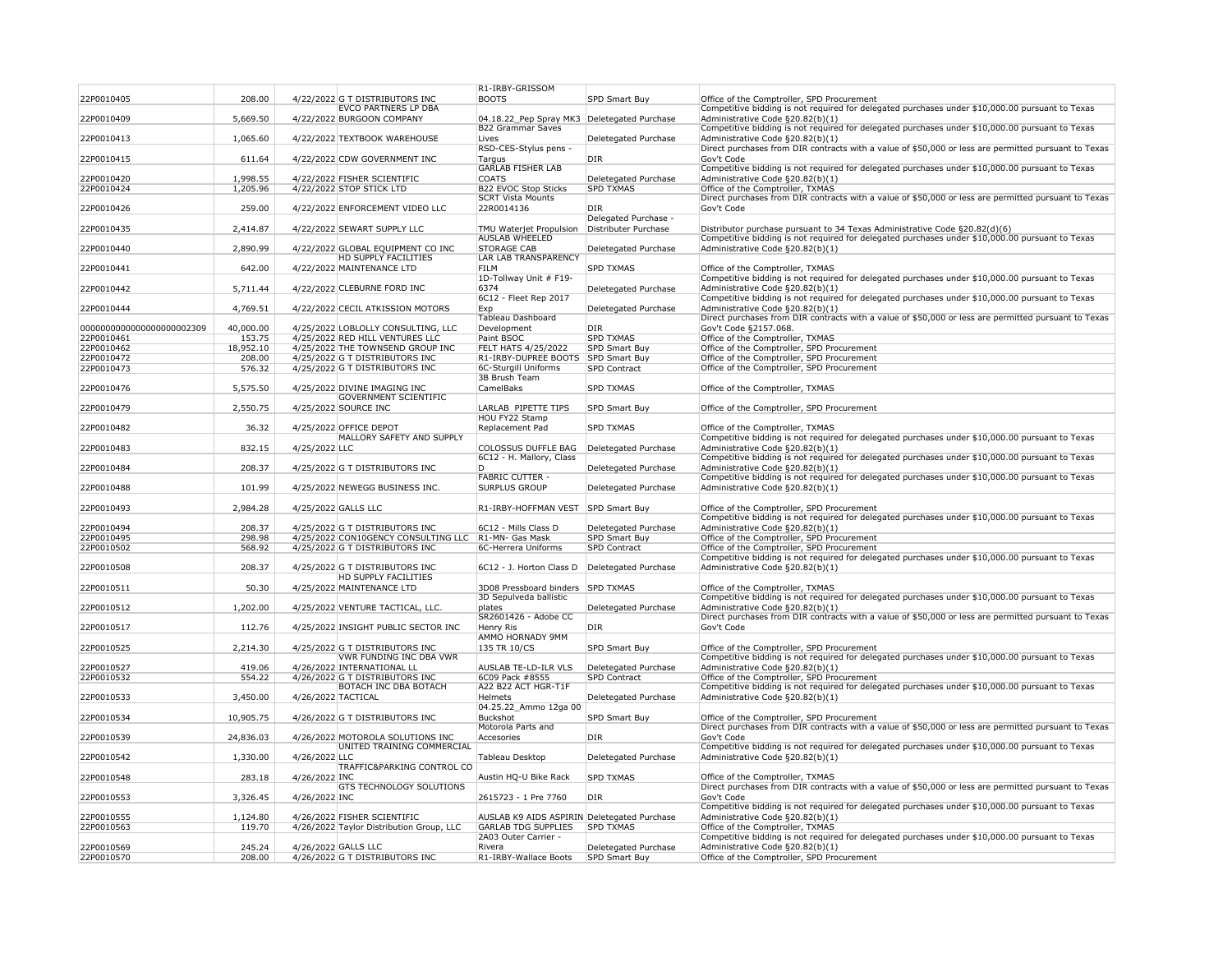| 22P0010573<br>22P0010576 | 1,208.70<br>21.80 |                    | 4/26/2022 G T DISTRIBUTORS INC<br>4/26/2022 OFFICE DEPOT            | R1-IRBY-Grissom GT List SPD Smart Buy<br><b>TYL LAB OFF DPT.</b> | <b>SPD TXMAS</b>                             | Office of the Comptroller, SPD Procurement<br>Office of the Comptroller, TXMAS                                                                |
|--------------------------|-------------------|--------------------|---------------------------------------------------------------------|------------------------------------------------------------------|----------------------------------------------|-----------------------------------------------------------------------------------------------------------------------------------------------|
|                          |                   |                    | <b>VWR FUNDING INC DBA VWR</b>                                      | <b>VWR FUNDING INC DBA</b>                                       |                                              |                                                                                                                                               |
| 22P0010577               | 107.96            |                    | 4/26/2022 INTERNATIONAL LL                                          | <b>VWR INTERN</b>                                                | <b>SPD TXMAS</b>                             | Office of the Comptroller, TXMAS                                                                                                              |
| 22P0010581               | 125.04            |                    | 4/26/2022 FISHER SCIENTIFIC                                         | <b>CORLAB</b><br><b>DICHLOROMETHANE</b>                          | Deletegated Purchase                         | Competitive bidding is not required for delegated purchases under \$10,000.00 pursuant to Texas<br>Administrative Code §20.82(b)(1)           |
| 22P0010586               | 844.75            |                    | 4/26/2022 CENTRAL POLICE SUPPLY LTD                                 | <b>BADGE WALLET RETIRED</b><br><b>SWAT GLD</b>                   | <b>SPD Smart Buy</b>                         | Office of the Comptroller, SPD Procurement                                                                                                    |
| 22P0010587               | 1,477.90          |                    | <b>SOUTHERN COMPUTER</b><br>4/26/2022 WAREHOUSE INC                 | Co B F and HQ portable<br>monitor                                | DIR                                          | Direct purchases from DIR contracts with a value of \$50,000 or less are permitted pursuant to Texas<br>Gov't Code                            |
| 22P0010594               | 1,368.34          |                    | <b>HD SUPPLY FACILITIES</b><br>4/26/2022 MAINTENANCE LTD            | Supplies Drawbridge                                              | <b>SPD TXMAS</b>                             | Office of the Comptroller, TXMAS                                                                                                              |
| 22P0010245               | 3,265.65          |                    | 4/27/2022 G T DISTRIBUTORS INC                                      | <b>LEDU Force on Force</b><br>9mm-556                            | <b>SPD Smart Buy</b>                         | Office of the Comptroller, SPD Procurement                                                                                                    |
| 22P0010599               | 554.22            |                    | 4/27/2022 G T DISTRIBUTORS INC                                      | 6C09 McNally #14084                                              | <b>SPD Contract</b>                          | Office of the Comptroller, SPD Procurement                                                                                                    |
| 22P0010605               | 942.84            |                    | 4/27/2022 G T DISTRIBUTORS INC<br><b>COLLEGE STATION AUTO PARTS</b> | Co A C - Hearing<br>Protect/Boots                                | SPD Smart Buy                                | Office of the Comptroller, SPD Procurement                                                                                                    |
| 22P0010606               | 1,051.60          | 4/27/2022 INC      |                                                                     | Houston Air Filter Order                                         | <b>SPD TXMAS</b>                             | Office of the Comptroller, TXMAS                                                                                                              |
| 22P0010612               | 554.22            |                    | 4/27/2022 G T DISTRIBUTORS INC                                      | 6C09 Blanscett #15515<br><b>Manuel Safety Cabinet</b>            | <b>SPD Contract</b>                          | Office of the Comptroller, SPD Procurement                                                                                                    |
| 22P0010614               | 884.79            |                    | 4/27/2022 FASTENAL COMPANY                                          | (MARFIA)                                                         | <b>SPD TXMAS</b>                             | Office of the Comptroller, TXMAS                                                                                                              |
| 22P0010619               | 770.80            | 4/27/2022 GRAINGER |                                                                     | Gloves Stock                                                     | <b>SPD TXMAS</b>                             | Office of the Comptroller, TXMAS                                                                                                              |
| 22P0010621               | 530.00            |                    | 4/27/2022 FASTENAL COMPANY                                          | <b>WACLAB ACCU WIPES</b>                                         | <b>SPD TXMAS</b>                             | Office of the Comptroller, TXMAS                                                                                                              |
|                          |                   |                    |                                                                     |                                                                  |                                              | Competitive bidding is not required for delegated purchases under \$10,000.00 pursuant to Texas                                               |
| 22P0010622               | 336.00            |                    | 4/27/2022 FISHER SCIENTIFIC                                         | Standard                                                         | Deletegated Purchase                         | Administrative Code §20.82(b)(1)                                                                                                              |
| 22P0010628               | 554.22            |                    | 4/27/2022 G T DISTRIBUTORS INC                                      | Trooper Olson # 14091                                            | <b>SPD Contract</b>                          | Office of the Comptroller, SPD Procurement                                                                                                    |
| 22P0010629               | 9,077.00          |                    | 4/27/2022 G T DISTRIBUTORS INC                                      | MUTIPLE ITEMS                                                    | SPD Smart Buy                                | Office of the Comptroller, SPD Procurement                                                                                                    |
| 22P0010635               | 76.12             |                    | 4/27/2022 TEXTBOOK WAREHOUSE                                        | Vetter Leadership Books<br><b>HQ James Carrier</b>               | Deletegated Purchase                         | Competitive bidding is not required for delegated purchases under \$10,000.00 pursuant to Texas<br>Administrative Code §20.82(b)(1)           |
| 22P0010637               | 1,760.00          |                    | 4/27/2022 G T DISTRIBUTORS INC                                      | 22R0013545                                                       | <b>SPD Smart Buy</b>                         | Office of the Comptroller, SPD Procurement                                                                                                    |
| 22P0010639               | 6,857.52          | 4/27/2022 INC      | NETSYNC NETWORK SOLUTIONS                                           | <b>Cleburne THP Wireless</b>                                     | Deletegated Purchase                         | Competitive bidding is not required for delegated purchases under \$10,000.00 pursuant to Texas<br>Administrative Code §20.82(b)(1)           |
| 22P0010643               | 24.85             |                    | <b>VWR FUNDING INC DBA VWR</b><br>4/27/2022 INTERNATIONAL LL        | <b>WEL LAB VWR</b>                                               | <b>SPD TXMAS</b>                             | Office of the Comptroller, TXMAS                                                                                                              |
| 22P0010645               | 20,976.24         |                    | 4/27/2022 ENFORCEMENT VIDEO LLC                                     | <b>THP Camera Mounts</b><br>22R0013712                           | DIR                                          | Direct purchases from DIR contracts with a value of \$50,000 or less are permitted pursuant to Texas<br>Gov't Code                            |
| 22P0010654               | 2,643.80          |                    | 4/27/2022 G T DISTRIBUTORS INC                                      | <b>THP Munitions</b><br>22R0014558                               | <b>SPD Smart Buy</b>                         | Office of the Comptroller, SPD Procurement                                                                                                    |
|                          |                   |                    |                                                                     | <b>BREAST BADGE SILVER -</b>                                     |                                              |                                                                                                                                               |
| 22P0010656               | 31.77             |                    | 4/27/2022 CENTRAL POLICE SUPPLY LTD                                 | ID 15514                                                         | <b>SPD Smart Buy</b>                         | Office of the Comptroller, SPD Procurement                                                                                                    |
| 22P0010657               | 1,603.29          |                    | 4/27/2022 G T DISTRIBUTORS INC                                      | Drawbridge Supplemental SPD Smart Buy<br>8T IDM repellent        |                                              | Office of the Comptroller, SPD Procurement                                                                                                    |
| 22P0010660               | 840.08            |                    | 4/27/2022 IDM PRODUCTS LLC                                          | 22R0014123                                                       | <b>SPD TXMAS</b>                             | Office of the Comptroller, TXMAS                                                                                                              |
| 22P0010661               | 19,997.88         | 4/27/2022 INC      | <b>GTS TECHNOLOGY SOLUTIONS</b>                                     | AY2022 In-Rack PDU's                                             | DIR                                          | Direct purchases from DIR contracts with a value of \$50,000 or less are permitted pursuant to Texas<br>Gov't Code                            |
|                          |                   |                    | <b>GTS TECHNOLOGY SOLUTIONS</b>                                     |                                                                  |                                              | Direct purchases from DIR contracts with a value of \$50,000 or less are permitted pursuant to Texas                                          |
| 22P0010662               | 930.94            | 4/27/2022 INC      | <b>VWR FUNDING INC DBA VWR</b>                                      | Marshall UPS replacement DIR                                     |                                              | Gov't Code                                                                                                                                    |
| 22P0010664               | 1,182.64          |                    | 4/27/2022 INTERNATIONAL LL                                          | <b>AUS LAB HS VWR</b>                                            | <b>SPD TXMAS</b>                             | Office of the Comptroller, TXMAS                                                                                                              |
| 22P0010666               | 8,669.01          |                    | 4/27/2022 G T DISTRIBUTORS INC                                      | 04.26.22_GT Web Gear                                             | SPD Smart Buy                                | Office of the Comptroller, SPD Procurement                                                                                                    |
| 22P0010669               | 59.00             |                    | 4/27/2022 SHIMADZU SCIENTIFIC INST INC LAR-Shimadzu 04192022        |                                                                  | Delegated Purchase -<br>Distributer Purchase | Distributor purchase pursuant to 34 Texas Administrative Code §20.82(d)(6)                                                                    |
|                          |                   |                    | <b>AIRCOOL TECH ACT</b>                                             | <b>WESFY22043</b>                                                |                                              | Competitive bidding is not required for delegated purchases under \$10,000.00 pursuant to Texas<br>Administrative Code §20.82(b)(1)           |
| 22P0010670               | 970.00            |                    | 4/27/2022 CORPORATION                                               | Hempstead                                                        | Deletegated Purchase                         | Direct purchases from DIR contracts with a value of \$50,000 or less are permitted pursuant to Texas                                          |
| 22P0010674               | 6,486.15          |                    | 4/27/2022 SIGMA SURVEILLANCE                                        | Security (Cameras)                                               | DIR                                          | Gov't Code                                                                                                                                    |
| 22P0010675               | 173.40            | 4/27/2022 INC.     | <b>RA-LOCK SECURITY SYSTEMS</b>                                     | 22R0014356                                                       | <b>SPD TXMAS</b>                             | Office of the Comptroller, TXMAS                                                                                                              |
|                          |                   |                    | <b>HD SUPPLY FACILITIES</b>                                         |                                                                  |                                              |                                                                                                                                               |
| 22P0010296               | 129.56            |                    | 4/28/2022 MAINTENANCE LTD                                           | Batteries- R. Lozoya                                             | <b>SPD TXMAS</b>                             | Office of the Comptroller, TXMAS                                                                                                              |
| 22P0010452               | 1,071.29          |                    | 4/28/2022 SID TOOL CO INC                                           | <b>WAC Drug Standards</b><br>Rgn2 - Wallisville power            | <b>SPD TXMAS</b>                             | Office of the Comptroller, TXMAS<br>Purchases from the State Use Program are exempt from competitive bidding pursuant to Gov't. Code          |
| 22P0010615               | 1,889.00          |                    | 4/28/2022 WORKQUEST                                                 | wash                                                             | State Use Program                            | §2155.138 and Human Resources Code §122                                                                                                       |
| 22P0010690               | 11,670.00         | 4/28/2022 INC.     | <b>RA-LOCK SECURITY SYSTEMS</b>                                     | <b>B22 Traffic Cones</b>                                         | <b>SPD TXMAS</b>                             | Office of the Comptroller, TXMAS                                                                                                              |
| 22P0010692               | 3,017.20          | 4/28/2022 INC      | <b>COLLEGE STATION AUTO PARTS</b>                                   | Weslaco Stock Order 4-28 SPD TXMAS                               |                                              | Office of the Comptroller, TXMAS                                                                                                              |
|                          |                   |                    |                                                                     |                                                                  |                                              |                                                                                                                                               |
| 22P0010693               | 270.22            |                    | 4/28/2022 G T DISTRIBUTORS INC<br><b>COLLEGE STATION AUTO PARTS</b> | 6C THP - POWERS, JAYME SPD Contract                              |                                              | Office of the Comptroller, SPD Procurement                                                                                                    |
| 22P0010694               | 4,715.90          | 4/28/2022 INC      |                                                                     | Weslaco Stock Order 4/27 SPD TXMAS                               |                                              | Office of the Comptroller, TXMAS                                                                                                              |
| 22P0010701               | 208.37            |                    | 4/28/2022 G T DISTRIBUTORS INC                                      | 6C12-C Romans Class D SPD Contract                               |                                              | Office of the Comptroller, SPD Procurement                                                                                                    |
| 22P0010702               | 1,827.00          |                    | 4/28/2022 G T DISTRIBUTORS INC                                      | K9 BADGES - APRIL<br><b>ACT &amp; LEDU Dsk Esls &amp;</b>        | SPD Smart Buy                                | Office of the Comptroller, SPD Procurement<br>Competitive bidding is not required for delegated purchases under \$10,000.00 pursuant to Texas |
| 22P0010704               | 132.00            |                    | 4/28/2022 STAR OFFICE PRODUCTS LTD                                  | Nmplts                                                           | Deletegated Purchase                         | Administrative Code §20.82(b)(1)                                                                                                              |
|                          |                   |                    |                                                                     |                                                                  |                                              |                                                                                                                                               |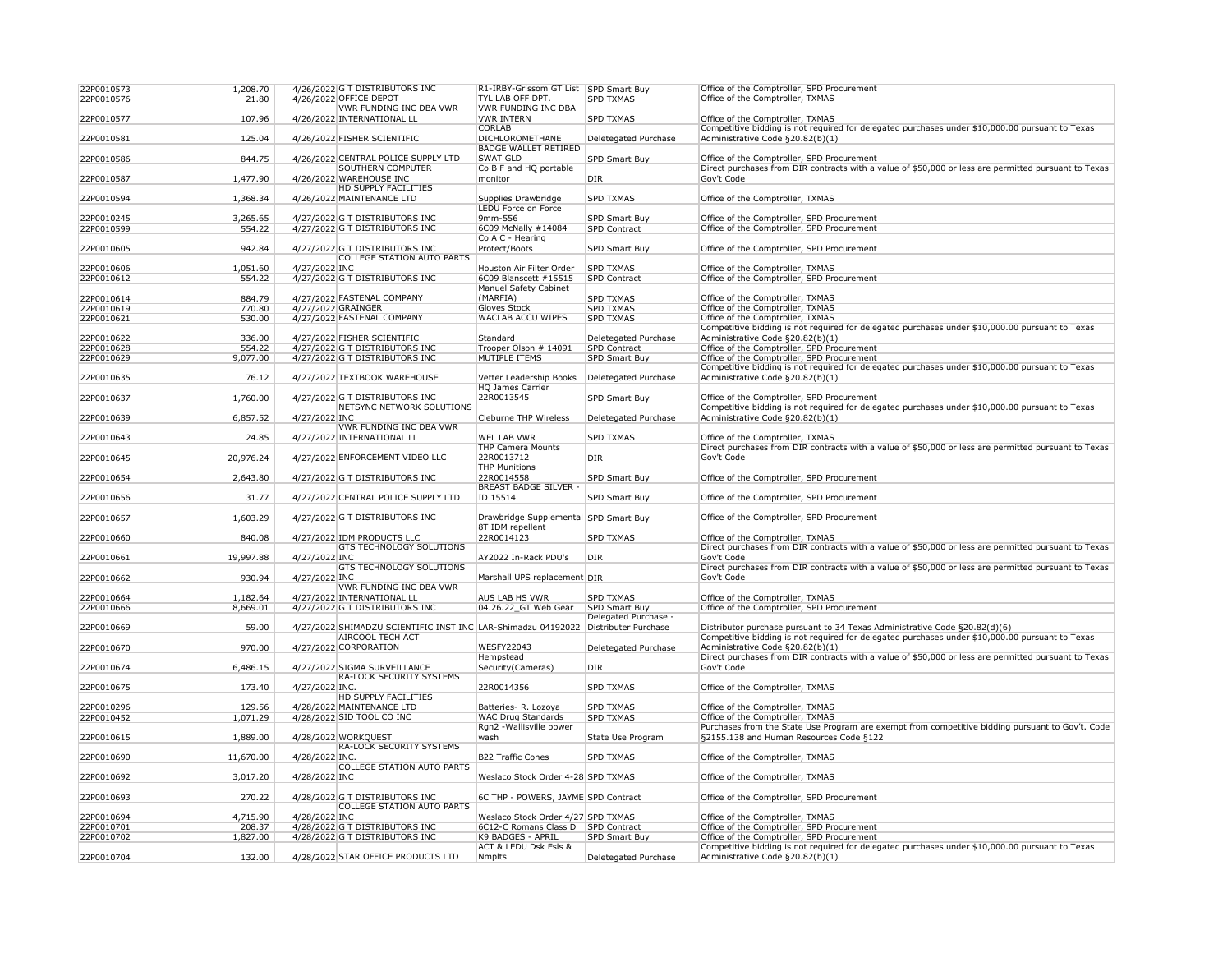| 22P0010708                | 98.82     |                    | 4/28/2022 FASTENAL COMPANY          | LUBFY22073 LP                                 | <b>SPD TXMAS</b>     | Office of the Comptroller, TXMAS                                                                     |
|---------------------------|-----------|--------------------|-------------------------------------|-----------------------------------------------|----------------------|------------------------------------------------------------------------------------------------------|
|                           |           |                    | <b>GTS TECHNOLOGY SOLUTIONS</b>     |                                               |                      | Direct purchases from DIR contracts with a value of \$50,000 or less are permitted pursuant to Texas |
| 22P0010710                | 9,796.13  | 4/28/2022 INC      |                                     | El Campo/Pierce Server                        | DIR                  | Gov't Code                                                                                           |
| 22P0010711                | 182.40    |                    | 4/28/2022 OFFICE DEPOT              | 22R0014236                                    | <b>SPD TXMAS</b>     | Office of the Comptroller, TXMAS                                                                     |
|                           |           |                    |                                     | 3C11 Uniforms Polo and                        |                      | Competitive bidding is not required for delegated purchases under \$10,000.00 pursuant to Texas      |
| 22P0010712                | 703.94    |                    | 4/28/2022 GALLS LLC                 | Vest                                          | Deletegated Purchase | Administrative Code §20.82(b)(1)                                                                     |
|                           |           |                    | <b>HD SUPPLY FACILITIES</b>         | ELP DNA LS14250                               |                      |                                                                                                      |
| 22P0010725                | 180.96    |                    | 4/28/2022 MAINTENANCE LTD           | <b>BATTERIES</b>                              | <b>SPD TXMAS</b>     | Office of the Comptroller, TXMAS                                                                     |
|                           |           |                    |                                     | <b>BADGE BR SIL. TROOPER</b>                  |                      |                                                                                                      |
| 22P0010731                | 31.77     |                    | 4/28/2022 CENTRAL POLICE SUPPLY LTD | IV 12273                                      | SPD Smart Buy        | Office of the Comptroller, SPD Procurement                                                           |
|                           |           |                    | <b>GTS TECHNOLOGY SOLUTIONS</b>     |                                               |                      | Direct purchases from DIR contracts with a value of \$50,000 or less are permitted pursuant to Texas |
| 22P0010732                | 3,312.30  | 4/28/2022 INC      |                                     | 2600415 - 1 XPS                               | DIR                  | Gov't Code                                                                                           |
| 22P0010736                | 3,770.73  |                    | 4/28/2022 G T DISTRIBUTORS INC      | 04.28.22 Flashlights                          | SPD Smart Buy        | Office of the Comptroller, SPD Procurement                                                           |
|                           |           |                    |                                     | BARRIER, DRILL, TOOL                          |                      | Competitive bidding is not required for delegated purchases under \$10,000.00 pursuant to Texas      |
| 22P0010737                | 416.98    |                    | 4/28/2022 HOME DEPOT USA            | KIT                                           | Deletegated Purchase | Administrative Code §20.82(b)(1)                                                                     |
|                           |           |                    |                                     | 3C Vest Carrier                               |                      |                                                                                                      |
| 22P0010738                | 913.12    |                    | 4/28/2022 GALLS LLC                 | 22R0012941                                    | <b>SPD Smart Buy</b> | Office of the Comptroller, SPD Procurement                                                           |
|                           |           |                    |                                     |                                               |                      | Competitive bidding is not required for delegated purchases under \$10,000.00 pursuant to Texas      |
| 22P0010739                | 406.00    |                    | 4/28/2022 CAYMAN CHEMICAL COMPANY   | <b>WAC Drug Standards</b>                     | Deletegated Purchase | Administrative Code §20.82(b)(1)                                                                     |
|                           |           |                    |                                     |                                               |                      | Competitive bidding is not required for delegated purchases under \$10,000.00 pursuant to Texas      |
| 22P0010741                | 279.06    |                    | 4/28/2022 FISHER SCIENTIFIC         | <b>WESLAB FISHER</b>                          | Deletegated Purchase | Administrative Code §20.82(b)(1)                                                                     |
|                           |           |                    | <b>PRECISION TRACKING</b>           | 2D Charger Case                               |                      | Direct purchases from DIR contracts with a value of \$50,000 or less are permitted pursuant to Texas |
| 22P0010742                | 1,053.00  |                    | 4/28/2022 SOLUTIONS INC             | 22R0014651                                    | DIR                  | Gov't Code                                                                                           |
| 22P0010744                | 128.50    |                    | 4/28/2022 G T DISTRIBUTORS INC      | 3D Sepulveda Holster                          | <b>SPD Contract</b>  | Office of the Comptroller, SPD Procurement                                                           |
|                           |           |                    | <b>GTS TECHNOLOGY SOLUTIONS</b>     |                                               |                      | Direct purchases from DIR contracts with a value of \$50,000 or less are permitted pursuant to Texas |
| 22P0010745                | 3,312.30  | 4/28/2022 INC      |                                     | 2611394 - 1 XPS                               | DIR                  | Gov't Code                                                                                           |
|                           |           |                    |                                     |                                               |                      | Purchases from the State Use Program are exempt from competitive bidding pursuant to Gov't. Code     |
| 22P0010748                | 91.80     |                    | 4/28/2022 WORKQUEST                 | Self Stick Flags                              | State Use Program    | §2155.138 and Human Resources Code §122                                                              |
|                           |           |                    | COMMONWEALTH OF VIRGINIA            | <b>AUS-TE-LD-VA ILR</b>                       |                      | Competitive bidding is not required for delegated purchases under \$10,000.00 pursuant to Texas      |
| 22P0010749                | 2,056.00  |                    | 4/28/2022 DEPT OF FORENSI           | training                                      | Deletegated Purchase | Administrative Code §20.82(b)(1)                                                                     |
|                           |           |                    |                                     |                                               |                      |                                                                                                      |
| 22P0010751                | 115.43    |                    | 4/28/2022 AHI ENTERPRISES LLC       | 04.28.22_Hanging Fldr Gr SPD Smart Buy        |                      | Office of the Comptroller, SPD Procurement                                                           |
|                           |           |                    | <b>PRECISION TRACKING</b>           | 6C Charger Case                               |                      | Direct purchases from DIR contracts with a value of \$50,000 or less are permitted pursuant to Texas |
| 22P0010753                | 1,053.00  |                    | 4/28/2022 SOLUTIONS INC             | 22R0014661                                    | DIR                  | Gov't Code                                                                                           |
|                           |           |                    |                                     | El Campo/Pierce Security                      |                      | Direct purchases from DIR contracts with a value of \$50,000 or less are permitted pursuant to Texas |
| 22P0010757                | 23,417.58 |                    | 4/28/2022 SIGMA SURVEILLANCE        | Upgra                                         | <b>DIR</b>           | Gov't Code                                                                                           |
| 22P0010773                | 2,984.28  |                    | 4/28/2022 GALLS LLC                 | R1-IRBY-GRISSOM VEST                          | SPD Smart Buy        | Office of the Comptroller, SPD Procurement                                                           |
|                           |           |                    | <b>QUALITY FUEL TRAILER AND</b>     | Quality Fuel Trailer and                      |                      |                                                                                                      |
| 0000000000000000000002324 | 91,915.00 | 4/29/2022 TANK INC |                                     | <b>Tank</b>                                   | Declared Disaster    | Texas Governor's Disaster Declaration Border Declaration per TGC 418.016                             |
|                           |           |                    |                                     | R5FA - Electric Strike                        |                      |                                                                                                      |
| 22P0010719                | 855.46    |                    | 4/29/2022 RED HILL VENTURES LLC     | <b>ESEC</b>                                   | <b>SPD TXMAS</b>     | Office of the Comptroller, TXMAS                                                                     |
|                           |           |                    | <b>HD SUPPLY FACILITIES</b>         |                                               |                      |                                                                                                      |
| 22P0010721                | 40.94     |                    | 4/29/2022 MAINTENANCE LTD           | R5FA Door Hinges Abilene SPD TXMAS            |                      | Office of the Comptroller, TXMAS                                                                     |
|                           |           |                    |                                     | 04.28.22_Holsters_Cleani                      |                      |                                                                                                      |
| 22P0010780                | 34,894.85 |                    | 4/29/2022 G T DISTRIBUTORS INC      | ng                                            | <b>SPD Smart Buy</b> | Office of the Comptroller, SPD Procurement                                                           |
|                           |           |                    | <b>SHI GOVERNMENT SOLUTIONS</b>     | <b>LUB CL-WASP SCNNER</b>                     |                      | Direct purchases from DIR contracts with a value of \$50,000 or less are permitted pursuant to Texas |
| 22P0010787                | 1,278.38  | 4/29/2022 INC      |                                     | <b>BATTERY</b>                                | DIR                  | Gov't Code                                                                                           |
|                           |           |                    |                                     |                                               |                      | Competitive bidding is not required for delegated purchases under \$10,000.00 pursuant to Texas      |
| 22P0010789                | 3,128.84  |                    | 4/29/2022 ANARCHY OUTDOORS          | Co B SRT UF Pro Uniforms Deletegated Purchase |                      | Administrative Code §20.82(b)(1)                                                                     |
|                           |           |                    | <b>RA-LOCK SECURITY SYSTEMS</b>     |                                               |                      |                                                                                                      |
|                           |           | 4/29/2022 INC.     |                                     | 22R0014311                                    | <b>SPD TXMAS</b>     | Office of the Comptroller, TXMAS                                                                     |
| 22P0010792                | 541.12    |                    |                                     |                                               |                      |                                                                                                      |
|                           |           |                    |                                     |                                               |                      |                                                                                                      |
| 22P0010794                | 321.00    |                    | 4/29/2022 BULLCHASE INC             | Saw Blades (Drawbridge) SPD TXMAS             |                      | Office of the Comptroller, TXMAS                                                                     |
|                           |           |                    | <b>NEW HORIZONS COMPUTER</b>        |                                               |                      | Competitive bidding is not required for delegated purchases under \$10,000.00 pursuant to Texas      |
| 22P0010800                | 7,080.50  |                    | 4/29/2022 LEARNING INC              | <b>CSC Sharepoint Training</b>                | Deletegated Purchase | Administrative Code §20.82(b)(1)                                                                     |
|                           |           |                    |                                     |                                               |                      | Purchases from the State Use Program are exempt from competitive bidding pursuant to Gov't. Code     |
| 22P0010816                | 2,588.80  |                    | 4/29/2022 WORKQUEST                 | 22R0014397                                    | State Use Program    | §2155.138 and Human Resources Code §122                                                              |
|                           |           |                    | <b>HD SUPPLY FACILITIES</b>         |                                               |                      |                                                                                                      |
| 22P0010819                | 2,795.52  |                    | 4/29/2022 MAINTENANCE LTD           | 22R0014402                                    | <b>SPD TXMAS</b>     | Office of the Comptroller, TXMAS                                                                     |
|                           |           |                    |                                     | <b>THE PEAVEY</b>                             |                      | Competitive bidding is not required for delegated purchases under \$10,000.00 pursuant to Texas      |
| 22P0010823                | 744.76    |                    | 4/29/2022 THE PEAVEY CORPORATION    | <b>CORPORATION</b>                            | Deletegated Purchase | Administrative Code §20.82(b)(1)                                                                     |
|                           |           |                    | <b>HD SUPPLY FACILITIES</b>         |                                               |                      |                                                                                                      |
| 22P0010824                | 389.90    |                    | 4/29/2022 MAINTENANCE LTD           | 22R0014407                                    | <b>SPD TXMAS</b>     | Office of the Comptroller, TXMAS                                                                     |
|                           |           |                    |                                     | HQ -Bldg. I Faucet                            |                      |                                                                                                      |
| 22P0010827                | 1,017.45  |                    | 4/29/2022 FASTENAL COMPANY          | Replacement                                   | <b>SPD TXMAS</b>     | Office of the Comptroller, TXMAS                                                                     |
|                           |           |                    |                                     |                                               |                      | Purchases from the State Use Program are exempt from competitive bidding pursuant to Gov't. Code     |
| 22P0010833                | 1,189.40  |                    | 4/29/2022 WORKQUEST                 | 22R0012831                                    | State Use Program    | §2155.138 and Human Resources Code §122                                                              |
|                           |           |                    | <b>EPPENDORF NORTH AMERICA</b>      | <b>EPPENDORF NORTH</b>                        |                      | Competitive bidding is not required for delegated purchases under \$10,000.00 pursuant to Texas      |
| 22P0010835                | 1,074.01  | 4/29/2022 INC      |                                     | AMERICA INC                                   | Deletegated Purchase | Administrative Code §20.82(b)(1)                                                                     |
|                           |           |                    |                                     | SWAT Flash bangs - New                        |                      | Competitive bidding is not required for delegated purchases under \$10,000.00 pursuant to Texas      |
| 22P0010838                | 3,398.00  |                    | 4/29/2022 LIBERTY DYNAMIC LLC       | Operato                                       | Deletegated Purchase | Administrative Code §20.82(b)(1)                                                                     |
|                           |           |                    | <b>STAPLES CONTRACT &amp;</b>       |                                               |                      |                                                                                                      |
| 22P0010840                | 112.67    |                    | 4/29/2022 COMMERCIAL LLC            | 8T Staples 22R0013808                         | <b>SPD TXMAS</b>     | Office of the Comptroller, TXMAS                                                                     |
|                           |           |                    |                                     |                                               |                      | Competitive bidding is not required for delegated purchases under \$10,000.00 pursuant to Texas      |
| 22P0010853                | 346.84    |                    | 4/29/2022 GALLS LLC                 | Armor Skin                                    | Deletegated Purchase | Administrative Code §20.82(b)(1)                                                                     |
|                           |           |                    | <b>GTS TECHNOLOGY SOLUTIONS</b>     | Co C Lubbock 49" Curved                       |                      | Direct purchases from DIR contracts with a value of \$50,000 or less are permitted pursuant to Texas |
| 22P0010854                | 1,398.41  | 4/29/2022 INC      |                                     | Monito                                        | DIR                  | Gov't Code                                                                                           |
|                           |           |                    |                                     |                                               |                      |                                                                                                      |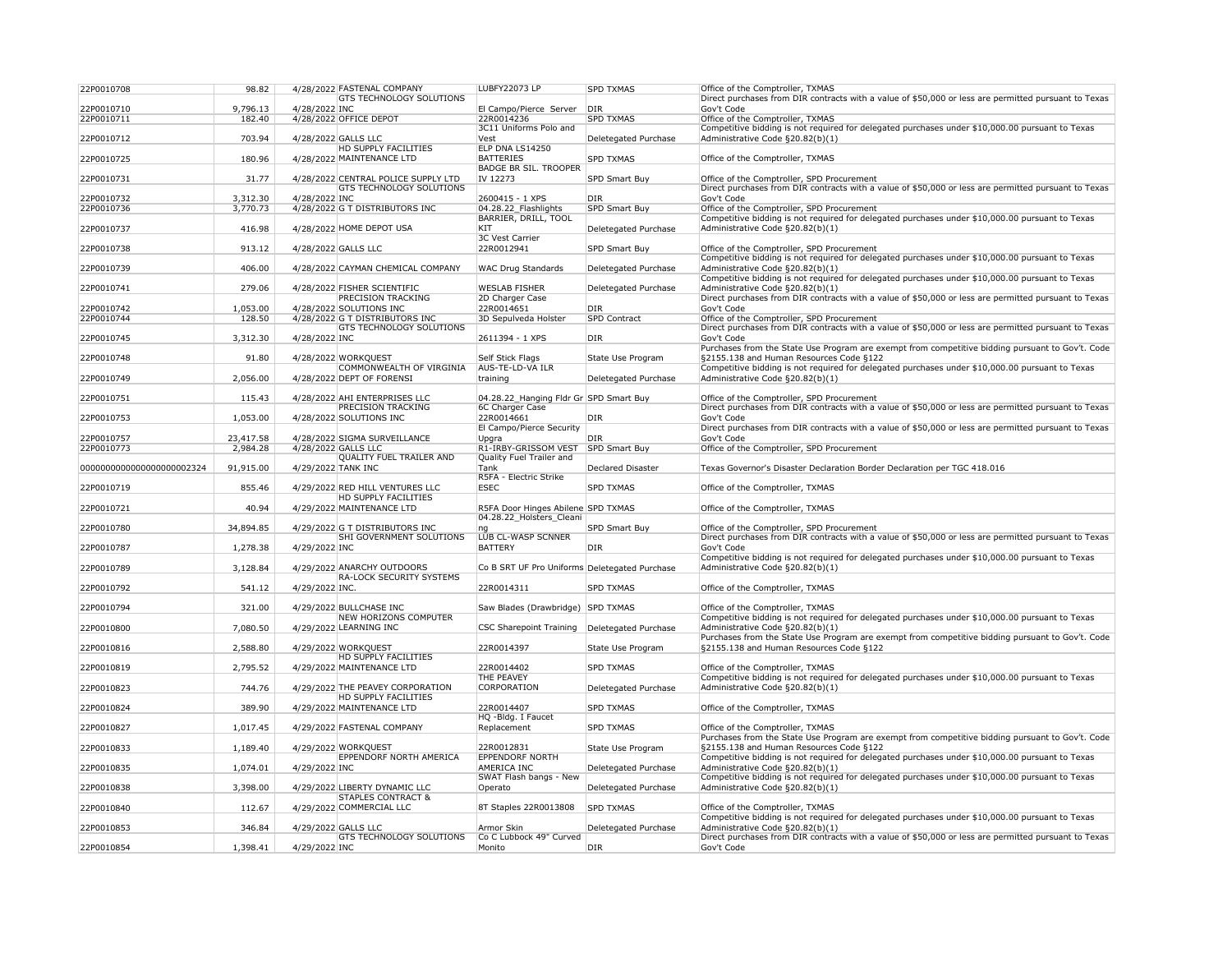| 22P0010858                | 9,528.12  |               | <b>PRESIDIO NETWORKED</b><br>4/29/2022 SOLUTIONS GROUP LLC    | G Annex HSOC                                   | <b>DIR</b>               | Direct<br>Gov't ( |
|---------------------------|-----------|---------------|---------------------------------------------------------------|------------------------------------------------|--------------------------|-------------------|
|                           |           |               |                                                               | 6C09 Trooper Morton                            |                          |                   |
| 22P0010863                | 554.22    |               | 4/29/2022 G T DISTRIBUTORS INC                                | #14087                                         | SPD Contract             | Office            |
|                           |           |               |                                                               | Kilgore Surveillance                           |                          | Direct            |
| 22P0010855                | 3,590.00  |               | 5/2/2022 DIGITAL AIR CONTROL INC                              | Camera                                         | <b>DIR</b>               | Gov't (           |
|                           |           |               | <b>GTS TECHNOLOGY SOLUTIONS</b>                               | Laredo BSIF Columbia                           |                          | Direct            |
| 22P0010857                | 670.48    | 5/2/2022 INC  | <b>SHI GOVERNMENT SOLUTIONS</b>                               | <b>UPS</b><br>Logitech BRIO 4K Ultra           | <b>DIR</b>               | Gov't (<br>Direct |
| 22P0010860                | 180.67    | 5/2/2022 INC  |                                                               | HD Webc                                        | <b>DIR</b>               | Gov't (           |
|                           |           |               |                                                               | <b>SILVER STATE SEAL TIE</b>                   |                          | Compe             |
| 22P0010874                | 2,411.88  |               | 5/2/2022 J BRANDT RECOGNITION LTD                             | <b>TAC</b>                                     | Deletegated Purchase     | Admini            |
|                           |           |               | <b>BOTACH INC DBA BOTACH</b>                                  |                                                |                          | Compe             |
| 22P0010879                | 650.00    |               | 5/2/2022 TACTICAL                                             | <b>Ballistic Visor (Greinert)</b>              | Deletegated Purchase     | Admini            |
| 22P0010880                | 13,509.73 |               | 5/2/2022 G T DISTRIBUTORS INC<br><b>BOTACH INC DBA BOTACH</b> | 04.26.22 Batons Cases                          | <b>SPD Smart Buy</b>     | Office<br>Compe   |
| 22P0010883                | 3,100.00  |               | 5/2/2022 TACTICAL                                             | Helmets (Greinert)                             | Deletegated Purchase     | Admini            |
| 22P0010884                | 1,820.72  |               | 5/2/2022 GRAINGER                                             | Grainger Order 5.2.22                          | <b>SPD TXMAS</b>         | Office            |
|                           |           |               |                                                               |                                                |                          | Compe             |
| 22P0010890                | 2,155.72  |               | 5/2/2022 INERT PRODUCTS LLC                                   | Breachers Tape (Mina)                          | Deletegated Purchase     | Admini            |
|                           |           |               | <b>GTS TECHNOLOGY SOLUTIONS</b>                               |                                                |                          | Direct            |
| 22P0010895                | 888.84    | 5/2/2022 INC  | HD SUPPLY FACILITIES                                          | Odessa Camera Srvr UPS                         | DIR                      | Gov't (           |
| 22P0010897                | 2,240.64  |               | 5/2/2022 MAINTENANCE LTD                                      | 22R0014415                                     | <b>SPD TXMAS</b>         | Office            |
|                           |           |               | <b>TEXAS CORRECTIONAL</b>                                     |                                                |                          | Purcha            |
| 22P0010899                | 315.00    |               | 5/2/2022 INDUSTRIES                                           | Workstation                                    | Prison Made Good Act     | Code $\xi$        |
|                           |           |               | <b>GTS TECHNOLOGY SOLUTIONS</b>                               | 2022 - Capital UPS                             |                          | Direct            |
| 22P0010900                | 7,558.40  | 5/2/2022 INC  |                                                               | Replacement                                    | <b>DIR</b>               | Gov't (           |
|                           |           |               |                                                               |                                                |                          | Compe             |
| 22P0010901                | 1,269.93  |               | 5/2/2022 CDW GOVERNMENT INC<br><b>TEXAS CORRECTIONAL</b>      | CDW GOVERNMENT INC                             | Deletegated Purchase     | Admini<br>Purcha  |
| 22P0010902                | 1,500.00  |               | 5/2/2022 INDUSTRIES                                           | 22R0014502                                     | Prison Made Good Act     | Code $\xi$        |
|                           |           |               | <b>GTS TECHNOLOGY SOLUTIONS</b>                               |                                                |                          | Direct            |
| 22P0010906                | 577.76    | 5/2/2022 INC  |                                                               | 2626615 - 2 WD19DCS'                           | <b>DIR</b>               | Gov't (           |
|                           |           |               |                                                               |                                                |                          | Compe             |
| 22P0010907                | 2,150.74  |               | 5/2/2022 GILLDUP III LLC                                      | 3A03 C16-1797 AC Repair Deletegated Purchase   |                          | Admini            |
| 22P0010911                | 938.99    |               | 5/2/2022 WORKQUEST                                            | 22R0012069-2BB office<br>supplies              | State Use Program        | Purcha<br>§2155   |
|                           |           |               |                                                               | S086HQ13000 Fleet                              |                          | Direct            |
| 22P0010915                | 6,073.83  |               | 5/2/2022 KNIGHT SECURITY SYSTEMS LLC Fence Access             |                                                | <b>DIR</b>               | Gov't (           |
|                           |           |               | <b>GTS TECHNOLOGY SOLUTIONS</b>                               |                                                |                          | Direct            |
| 22P0010922                | 7,247.50  | 5/2/2022 INC  |                                                               | Hint Mount Feet                                | <b>DIR</b>               | Gov't (           |
| 22P0010924                | 340.64    |               | 5/2/2022 Argent Associates, Inc.                              | Runner - S. Williams                           | <b>SPD TXMAS</b>         | Office            |
| 22P0010926                | 77.46     |               | 5/2/2022 MONO MACHINES LLC                                    | Stapler - C. Freshour                          | <b>SPD TXMAS</b>         | Office            |
| 22P0010927                | 89.60     |               | 5/2/2022 MONO MACHINES LLC                                    | Kraft paper - Claudia<br>Torres                | <b>SPD TXMAS</b>         | Office            |
|                           |           |               |                                                               |                                                |                          | Compe             |
| 22P0010930                | 144.74    |               | 5/2/2022 FISHER SCIENTIFIC                                    | FISHER SCIENTIFIC                              | Deletegated Purchase     | Admini            |
|                           |           |               |                                                               | Paper Towels - C.                              |                          |                   |
| 22P0010931                | 1,394.40  |               | 5/2/2022 POLLOCK INVESTMENTS INC                              | Freshour                                       | SPD Smart Buy            | Office            |
|                           |           |               |                                                               | 8T05 Crye pants                                |                          | Compe             |
| 22P0010932                | 1,890.00  |               | 5/2/2022 GALLS LLC                                            | 22R0013927                                     | Deletegated Purchase     | Admini<br>Compe   |
| 22P0010938                | 526.04    |               | 5/2/2022 LITTLE GUYS MOVERS INC                               | OIG Build Out                                  | Deletegated Purchase     | Admini            |
|                           |           |               | <b>HD SUPPLY FACILITIES</b>                                   | DeWalt Tough Case                              |                          |                   |
| 22P0010942                | 120.38    |               | 5/2/2022 MAINTENANCE LTD                                      | (Drawbridge)                                   | <b>SPD TXMAS</b>         | Office            |
|                           |           |               |                                                               |                                                |                          | Compe             |
| 22P0010947                | 1,725.00  |               | 5/2/2022 ASERO ENTERPRISES INC                                | Generator Pans (Greinert) Deletegated Purchase |                          | Admini            |
|                           |           |               | <b>INVISIO COMMUNICATIONS,</b>                                |                                                |                          |                   |
| 0000000000000000000002328 | 49,400.00 | 5/3/2022 INC. |                                                               | THP TMU Comm Sets<br>R1-IRBY-DUPREE GT         | <b>Declared Disaster</b> | Texas             |
| 22P0010655                | 1,268.10  |               | 5/3/2022 G T DISTRIBUTORS INC                                 | <b>EQUIPMENT</b>                               | <b>SPD Smart Buy</b>     | Office            |
|                           |           |               |                                                               | LEDU & PCM Standing                            |                          | Purcha            |
| 22P0010752                | 73.68     |               | 5/3/2022 WORKQUEST                                            | Mats                                           | State Use Program        | §2155             |
| 22P0010754                | 34.64     |               | 5/3/2022 G T DISTRIBUTORS INC                                 | EVOC Lt. Insignias                             | SPD Smart Buy            | Office            |
|                           |           |               | <b>COLLEGE STATION AUTO PARTS</b>                             |                                                |                          |                   |
| 22P0010913                | 13,495.00 | 5/3/2022 INC  |                                                               | Fuse Block order<br>Hearne R2 Camera           | <b>SPD TXMAS</b>         | Office            |
| 22P0010944                | 12,479.34 |               | 5/3/2022 SIGMA SURVEILLANCE                                   | Upgrades                                       | <b>DIR</b>               | Direct<br>Gov't ( |
|                           |           |               |                                                               | Beaumont-R2-Camera                             |                          | Direct            |
| 22P0010946                | 12,621.63 |               | 5/3/2022 SIGMA SURVEILLANCE                                   | Upgrades                                       | <b>DIR</b>               | Gov't (           |
|                           |           |               |                                                               | Orange R2-Camera                               |                          | Direct            |
| 22P0010948                | 11,023.33 |               | 5/3/2022 SIGMA SURVEILLANCE                                   | Security Upgr                                  | DIR                      | Gov't (           |
| 22P0010951                | 1,048.84  |               | 5/3/2022 OFFICE DEPOT                                         | 22R0014535                                     | <b>SPD TXMAS</b>         | Office            |
|                           |           |               | <b>HD SUPPLY FACILITIES</b>                                   |                                                |                          |                   |
| 22P0010957                | 945.96    |               | 5/3/2022 MAINTENANCE LTD                                      | 22R0014566                                     | <b>SPD TXMAS</b>         | Office            |
| 22P0010963                | 490.62    |               | 5/3/2022 GRAINGER                                             | TTC Tough Guy 60 gal<br>Clear Bag              | <b>SPD TXMAS</b>         | Office            |
|                           |           |               |                                                               |                                                |                          |                   |

purchases from DIR contracts with a value of \$50,000 or less are permitted pursuant to Texas Code of the Comptroller, SPD Procurement purchases from DIR contracts with a value of \$50,000 or less are permitted pursuant to Texas Code purchases from DIR contracts with a value of \$50,000 or less are permitted pursuant to Texas Code purchases from DIR contracts with a value of \$50,000 or less are permitted pursuant to Texas Code etitive bidding is not required for delegated purchases under \$10,000.00 pursuant to Texas istrative Code  $§20.82(b)(1)$ etitive bidding is not required for delegated purchases under \$10,000.00 pursuant to Texas istrative Code  $§20.82(b)(1)$ of the Comptroller, SPD Procurement etitive bidding is not required for delegated purchases under \$10,000.00 pursuant to Texas istrative Code  $\S 20.82(b)(1)$ of the Comptroller, TXMAS etitive bidding is not required for delegated purchases under \$10,000.00 pursuant to Texas istrative Code  $\S 20.82(b)(1)$ purchases from DIR contracts with a value of \$50,000 or less are permitted pursuant to Texas Code of the Comptroller, TXMAS ases from Texas Correctional Industries are exempt from competitive bidding pursuant to Gov't. §2155.065, §497.024, and 34 Texas Administrative Code §§20.238 purchases from DIR contracts with a value of \$50,000 or less are permitted pursuant to Texas Code etitive bidding is not required for delegated purchases under \$10,000.00 pursuant to Texas istrative Code  $§20.82(b)(1)$ ases from Texas Correctional Industries are exempt from competitive bidding pursuant to Gov't. §2155.065, §497.024, and 34 Texas Administrative Code §§20.238 purchases from DIR contracts with a value of \$50,000 or less are permitted pursuant to Texas Code etitive bidding is not required for delegated purchases under \$10,000.00 pursuant to Texas istrative Code  $\S20.82(b)(1)$ ases from the State Use Program are exempt from competitive bidding pursuant to Gov't. Code §2155.138 and Human Resources Code §122 purchases from DIR contracts with a value of \$50,000 or less are permitted pursuant to Texas Code purchases from DIR contracts with a value of \$50,000 or less are permitted pursuant to Texas Code of the Comptroller, TXMAS of the Comptroller, TXMAS of the Comptroller, TXMAS etitive bidding is not required for delegated purchases under \$10,000.00 pursuant to Texas istrative Code  $§20.82(b)(1)$ of the Comptroller, SPD Procurement etitive bidding is not required for delegated purchases under \$10,000.00 pursuant to Texas istrative Code  $\S20.82(b)(1)$ etitive bidding is not required for delegated purchases under \$10,000.00 pursuant to Texas istrative Code  $§20.82(b)(1)$ of the Comptroller, TXMAS etitive bidding is not required for delegated purchases under \$10,000.00 pursuant to Texas istrative Code  $§20.82(b)(1)$ Governor's Disaster Declaration Border Declaration per TGC 418.016 of the Comptroller, SPD Procurement ases from the State Use Program are exempt from competitive bidding pursuant to Gov't. Code §2155.138 and Human Resources Code §122 of the Comptroller, SPD Procurement of the Comptroller, TXMAS purchases from DIR contracts with a value of \$50,000 or less are permitted pursuant to Texas Code purchases from DIR contracts with a value of \$50,000 or less are permitted pursuant to Texas Code purchases from DIR contracts with a value of \$50,000 or less are permitted pursuant to Texas Code of the Comptroller, TXMAS

of the Comptroller, TXMAS

of the Comptroller, TXMAS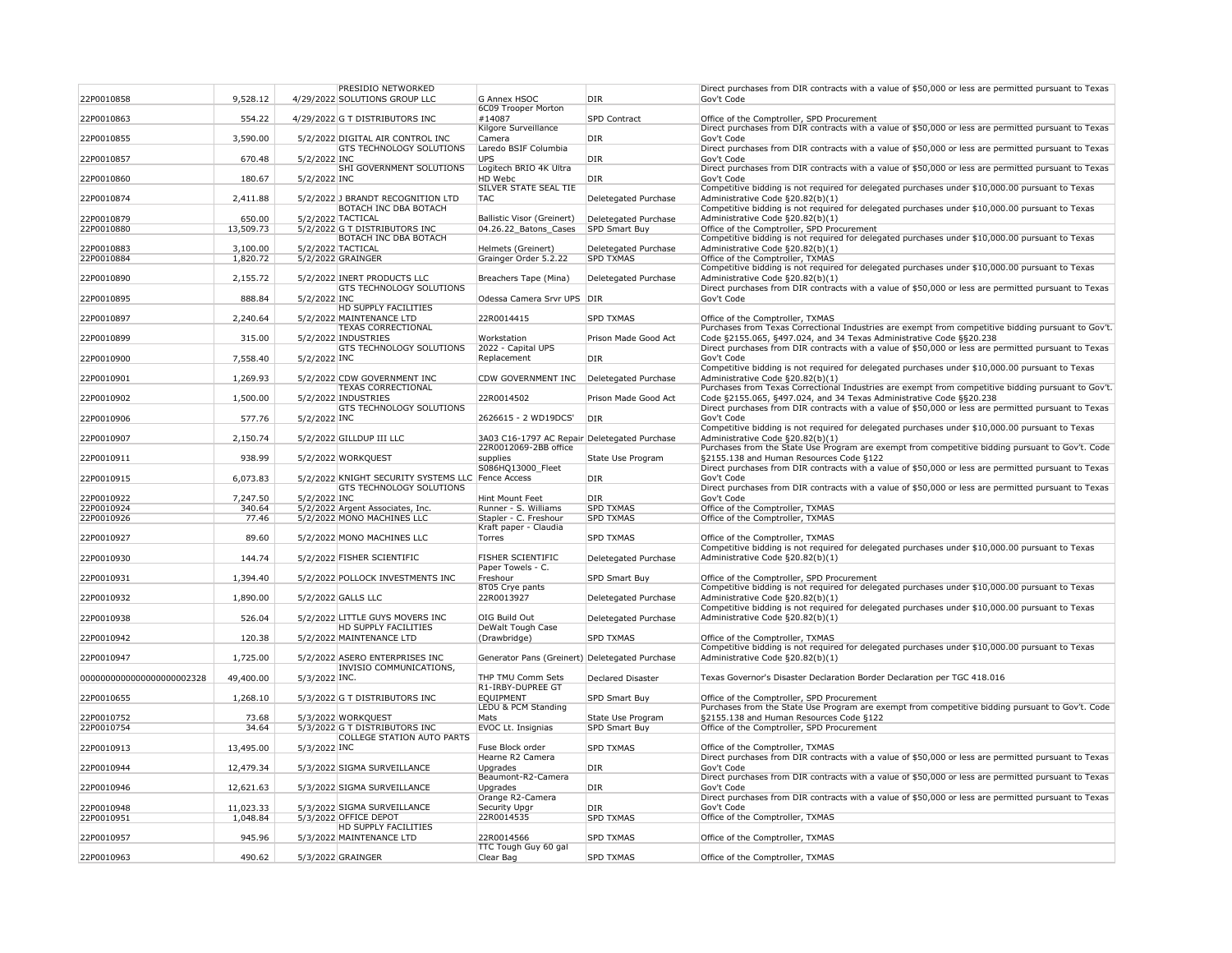|                           |            |               |                                                                       |                                                         |                      | Competitive bidding is not required for delegated purchases under \$10,000.00 pursuant to Texas                                                                            |
|---------------------------|------------|---------------|-----------------------------------------------------------------------|---------------------------------------------------------|----------------------|----------------------------------------------------------------------------------------------------------------------------------------------------------------------------|
| 22P0010964                | 144.00     |               | 5/3/2022 GALLS LLC                                                    | <b>TTC Cardigan Sweaters</b>                            | Deletegated Purchase | Administrative Code §20.82(b)(1)                                                                                                                                           |
|                           |            |               | <b>TEXAS CORRECTIONAL</b>                                             |                                                         |                      | Purchases from Texas Correctional Industries are exempt from competitive bidding pursuant to Gov't.                                                                        |
| 22P0010968                | 200.00     |               | 5/3/2022 INDUSTRIES<br><b>STAPLES CONTRACT &amp;</b>                  | 22R0014617<br><b>STAPLES CONTRACT &amp;</b>             | Prison Made Good Act | Code §2155.065, §497.024, and 34 Texas Administrative Code §§20.238                                                                                                        |
| 22P0010972                | 960.20     |               | 5/3/2022 COMMERCIAL LLC                                               | <b>COMMERCIAL</b>                                       | Deletegated Purchase | Competitive bidding is not required for delegated purchases under \$10,000.00 pursuant to Texas<br>Administrative Code §20.82(b)(1)                                        |
| 22P0010975                | 107.16     |               | 5/3/2022 M&A GLOBAL CARTRIDGES LLC                                    | 22R0014625                                              | <b>SPD TXMAS</b>     | Office of the Comptroller, TXMAS                                                                                                                                           |
|                           |            |               | <b>TEXAS CORRECTIONAL</b>                                             |                                                         |                      | Purchases from Texas Correctional Industries are exempt from competitive bidding pursuant to Gov't.                                                                        |
| 22P0010978                | 1,475.00   |               | 5/3/2022 INDUSTRIES                                                   | AUS-TE-LD-ILR table                                     | Prison Made Good Act | Code §2155.065, §497.024, and 34 Texas Administrative Code §§20.238                                                                                                        |
| 22P0010980                | 1,544.26   |               | 5/3/2022 CENTRAL POLICE SUPPLY LTD<br><b>HD SUPPLY FACILITIES</b>     | <b>AWARD BARS &amp; BADGES</b><br>22R0014488-           | <b>SPD Smart Buy</b> | Office of the Comptroller, SPD Procurement                                                                                                                                 |
| 22P0010982                | 246.71     |               | 5/3/2022 MAINTENANCE LTD                                              | Fridge/Carthage                                         | <b>SPD TXMAS</b>     | Office of the Comptroller, TXMAS                                                                                                                                           |
|                           |            |               |                                                                       | 2A03 Evidence Box                                       |                      |                                                                                                                                                                            |
| 22P0010986                | 121.11     |               | 5/3/2022 DIVINE IMAGING INC                                           | 22R0010295                                              | <b>SPD TXMAS</b>     | Office of the Comptroller, TXMAS                                                                                                                                           |
|                           |            |               |                                                                       | R5 VG Swinney IKE<br><b>Jackets</b>                     |                      | Competitive bidding is not required for delegated purchases under \$10,000.00 pursuant to Texas                                                                            |
| 22P0010988                | 762.18     |               | 5/3/2022 G T DISTRIBUTORS INC                                         | 6A12 Vista Cam                                          | Deletegated Purchase | Administrative Code §20.82(b)(1)<br>Direct purchases from DIR contracts with a value of \$50,000 or less are permitted pursuant to Texas                                   |
| 22P0010989                | 1,533.22   |               | 5/3/2022 ENFORCEMENT VIDEO LLC                                        | 22R0012138                                              | <b>DIR</b>           | Gov't Code                                                                                                                                                                 |
| 22P0010995                | 1,441.52   |               | 5/3/2022 GRAINGER                                                     | GRAINGER                                                | <b>SPD TXMAS</b>     | Office of the Comptroller, TXMAS                                                                                                                                           |
|                           |            |               |                                                                       | <b>CAF</b> Cylinder                                     |                      | Competitive bidding is not required for delegated purchases under \$10,000.00 pursuant to Texas                                                                            |
| 22P0010996                | 3,421.00   |               | 5/3/2022 JOHNSON CONTROLS                                             | Replacement<br>Premium HeliPad Tank                     | Deletegated Purchase | Administrative Code §20.82(b)(1)<br>Competitive bidding is not required for delegated purchases under \$10,000.00 pursuant to Texas                                        |
| 22P0010997                | 5,960.11   |               | 5/3/2022 PSI JF PETROLEUM GROUP INC                                   | Repairs                                                 | Deletegated Purchase | Administrative Code §20.82(b)(1)                                                                                                                                           |
|                           |            |               |                                                                       | <b>6A CMV Coveralls</b>                                 |                      |                                                                                                                                                                            |
| 22P0010998                | 133.84     |               | 5/3/2022 G T DISTRIBUTORS INC                                         | 22R0012953                                              | <b>SPD Contract</b>  | Office of the Comptroller, SPD Procurement                                                                                                                                 |
|                           |            |               | <b>HD SUPPLY FACILITIES</b>                                           | <b>HD SUPPLY FACILITIES</b><br>MAINTENAN                |                      |                                                                                                                                                                            |
| 22P0011004                | 213.49     |               | 5/3/2022 MAINTENANCE LTD<br><b>GTS TECHNOLOGY SOLUTIONS</b>           | <b>IT Monitor_Stand</b>                                 | <b>SPD TXMAS</b>     | Office of the Comptroller, TXMAS<br>Direct purchases from DIR contracts with a value of \$50,000 or less are permitted pursuant to Texas                                   |
| 22P0011005                | 854.12     | 5/3/2022 INC  |                                                                       | 22R0014852                                              | <b>DIR</b>           | Gov't Code                                                                                                                                                                 |
|                           |            |               | <b>TEXAS CORRECTIONAL</b>                                             |                                                         |                      | Purchases from Texas Correctional Industries are exempt from competitive bidding pursuant to Gov't.                                                                        |
| 22P0011010                | 120.00     |               | 5/3/2022 INDUSTRIES                                                   | 22R0014746                                              | Prison Made Good Act | Code §2155.065, §497.024, and 34 Texas Administrative Code §§20.238                                                                                                        |
|                           |            |               | <b>GTS TECHNOLOGY SOLUTIONS</b>                                       | <b>IT Monitor Stand</b>                                 |                      | State agencies are granted an exemption for purchases using DIR Cooperative Contract - Blanket                                                                             |
| 22P0011011                | 158.00     | 5/3/2022 INC  | <b>HD SUPPLY FACILITIES</b>                                           | 22R0014852                                              | <b>DIR Exemption</b> | Exemptions or DIR granted one-time exemption through a request                                                                                                             |
| 22P0011014                | 478.46     |               | 5/3/2022 MAINTENANCE LTD                                              | Houston Water Dispenser SPD TXMAS                       |                      | Office of the Comptroller, TXMAS                                                                                                                                           |
|                           |            |               | D.P. ASSOCIATES, A DIVISION L-                                        |                                                         |                      |                                                                                                                                                                            |
| 22P0011018                | 28,210.20  | $5/3/2022$ 3  |                                                                       | THP TMU NVG Repair                                      | Delcared Disaster    | Texas Governor's Disaster Declaration Border Declaration per TGC 418.016                                                                                                   |
| 22P0011022                | 77.64      |               | 5/3/2022 M&A GLOBAL CARTRIDGES LLC<br><b>SAT RADIO COMMUNICATIONS</b> | MCB PL CVE Trg<br>2D SCRT Radio                         | <b>SPD TXMAS</b>     | Office of the Comptroller, TXMAS<br>Direct purchases from DIR contracts with a value of \$50,000 or less are permitted pursuant to Texas                                   |
| 22P0011025                | 269.01     | 5/3/2022 LTD  |                                                                       | 22R0014649                                              | DIR <sub>.</sub>     | Gov't Code                                                                                                                                                                 |
| 22P0011032                | 1,665.00   |               | 5/3/2022 AHI ENTERPRISES LLC                                          | R3-DG-Shredder                                          | <b>SPD Smart Buy</b> | Office of the Comptroller, SPD Procurement                                                                                                                                 |
|                           |            |               | <b>SAT RADIO COMMUNICATIONS</b>                                       | <b>6C SCRT Radio</b>                                    |                      | Direct purchases from DIR contracts with a value of \$50,000 or less are permitted pursuant to Texas                                                                       |
| 22P0011033                | 538.02     | 5/3/2022 LTD  |                                                                       | 22R0014660<br>22R0014685-White Trash                    | DIR                  | Gov't Code                                                                                                                                                                 |
| 22P0011034                | 44.35      |               | 5/3/2022 DIVINE IMAGING INC                                           | Bags                                                    | <b>SPD TXMAS</b>     | Office of the Comptroller, TXMAS                                                                                                                                           |
|                           |            |               |                                                                       | 22R0014741- Liner                                       |                      |                                                                                                                                                                            |
| 22P0011038                | 70.94      |               | 5/3/2022 COMPETITIVE CHOICE INC.                                      | Bag/Wax                                                 | <b>SPD TXMAS</b>     | Office of the Comptroller, TXMAS                                                                                                                                           |
| 0000000000000000000002333 | 196,932.00 |               | 5/4/2022 MICROSOFT CORPORATION                                        | Microsoft Premier Support DIR                           |                      | Direct purchases from DIR contracts with a value of \$50,000 or less are permitted pursuant to Texas<br>Gov't Code §2157.068.                                              |
|                           |            |               |                                                                       |                                                         |                      | Competitive bidding is not required for delegated purchases under \$10,000.00 pursuant to Texas                                                                            |
| 22P0010842                | 3,180.00   |               | 5/4/2022 DIGITELLIGENT INC                                            | B22 Spanish on Patrol                                   | Deletegated Purchase | Administrative Code §20.82(b)(1)                                                                                                                                           |
|                           |            |               |                                                                       |                                                         |                      | Competitive bidding is not required for delegated purchases under \$10,000.00 pursuant to Texas                                                                            |
| 22P0010974                | 5,320.40   |               | 5/4/2022 CDW GOVERNMENT INC<br><b>RA-LOCK SECURITY SYSTEMS</b>        | LUB CL -Scanners (SD)<br>Co E Midland - Key             | Deletegated Purchase | Administrative Code §20.82(b)(1)                                                                                                                                           |
| 22P0011041                | 89.30      | 5/4/2022 INC. |                                                                       | Cabinet                                                 | <b>SPD TXMAS</b>     | Office of the Comptroller, TXMAS                                                                                                                                           |
|                           |            |               | <b>STAPLES CONTRACT &amp;</b>                                         | Co E Midland Expansion                                  |                      |                                                                                                                                                                            |
| 22P0011042                | 360.84     |               | 5/4/2022 COMMERCIAL LLC                                               | Wallet                                                  | <b>SPD TXMAS</b>     | Office of the Comptroller, TXMAS                                                                                                                                           |
| 22P0011043                | 784.80     |               | 5/4/2022 G T DISTRIBUTORS INC                                         | <b>UAS Streamlights Lights</b><br>6C01 Tactical Uniform | <b>SPD Smart Buy</b> | Office of the Comptroller, SPD Procurement                                                                                                                                 |
| 22P0011049                | 1,393.30   |               | 5/4/2022 G T DISTRIBUTORS INC                                         | Order                                                   | <b>SPD Contract</b>  | Office of the Comptroller, SPD Procurement                                                                                                                                 |
| 22P0011052                | 8,611.86   |               | 5/4/2022 G T DISTRIBUTORS INC                                         | 05.02.22_Awards_Cases                                   | <b>SPD Smart Buy</b> | Office of the Comptroller, SPD Procurement                                                                                                                                 |
|                           |            |               | <b>GTS TECHNOLOGY SOLUTIONS</b>                                       |                                                         |                      | Direct purchases from DIR contracts with a value of \$50,000 or less are permitted pursuant to Texas                                                                       |
| 22P0011056                | 861.54     | 5/4/2022 INC  |                                                                       | 2639981 - 2 Video Cards DIR                             |                      | Gov't Code                                                                                                                                                                 |
| 22P0011057                | 150.00     |               | <b>TEXAS CORRECTIONAL</b><br>5/4/2022 INDUSTRIES                      | 22R0015145                                              | Prison Made Good Act | Purchases from Texas Correctional Industries are exempt from competitive bidding pursuant to Gov't.<br>Code §2155.065, §497.024, and 34 Texas Administrative Code §§20.238 |
|                           |            |               |                                                                       | 22R0013331-6C THP                                       |                      |                                                                                                                                                                            |
| 22P0011058                | 423.54     |               | 5/4/2022 G T DISTRIBUTORS INC                                         | Hamilton uni                                            | <b>SPD Contract</b>  | Office of the Comptroller, SPD Procurement                                                                                                                                 |
|                           |            |               |                                                                       |                                                         |                      |                                                                                                                                                                            |
| 22P0011061                | 416.74     |               | 5/4/2022 G T DISTRIBUTORS INC                                         | THP6C Uniforms for Tellez SPD Contract                  |                      | Office of the Comptroller, SPD Procurement                                                                                                                                 |
| 22P0011062                | 4,742.59   | 5/4/2022 INC  | <b>COLLEGE STATION AUTO PARTS</b>                                     | <b>Stock Rotors and Pads</b>                            | <b>SPD TXMAS</b>     | Office of the Comptroller, TXMAS                                                                                                                                           |
|                           |            |               | UNITED TRAINING COMMERCIAL   FY22 Training Lopez AZ-                  |                                                         |                      | Direct purchases from DIR contracts with a value of \$50,000 or less are permitted pursuant to Texas                                                                       |
| 22P0011063                | 1,127.00   | 5/4/2022 LLC  |                                                                       | 104T00                                                  | DIR <sub>.</sub>     | Gov't Code                                                                                                                                                                 |
|                           |            |               |                                                                       | Amarillo Comm Police                                    |                      |                                                                                                                                                                            |
| 22P0011064                | 506.24     |               | 5/4/2022 GRAINGER                                                     | Scanner<br>Oven Relocation                              | <b>SPD TXMAS</b>     | Office of the Comptroller, TXMAS<br>Competitive bidding is not required for delegated purchases under \$10,000.00 pursuant to Texas                                        |
|                           |            |               |                                                                       |                                                         |                      |                                                                                                                                                                            |
| 22P0011068                | 3,250.00   |               | 5/4/2022 HOBART SERVICE                                               | Installation                                            | Deletegated Purchase | Administrative Code §20.82(b)(1)                                                                                                                                           |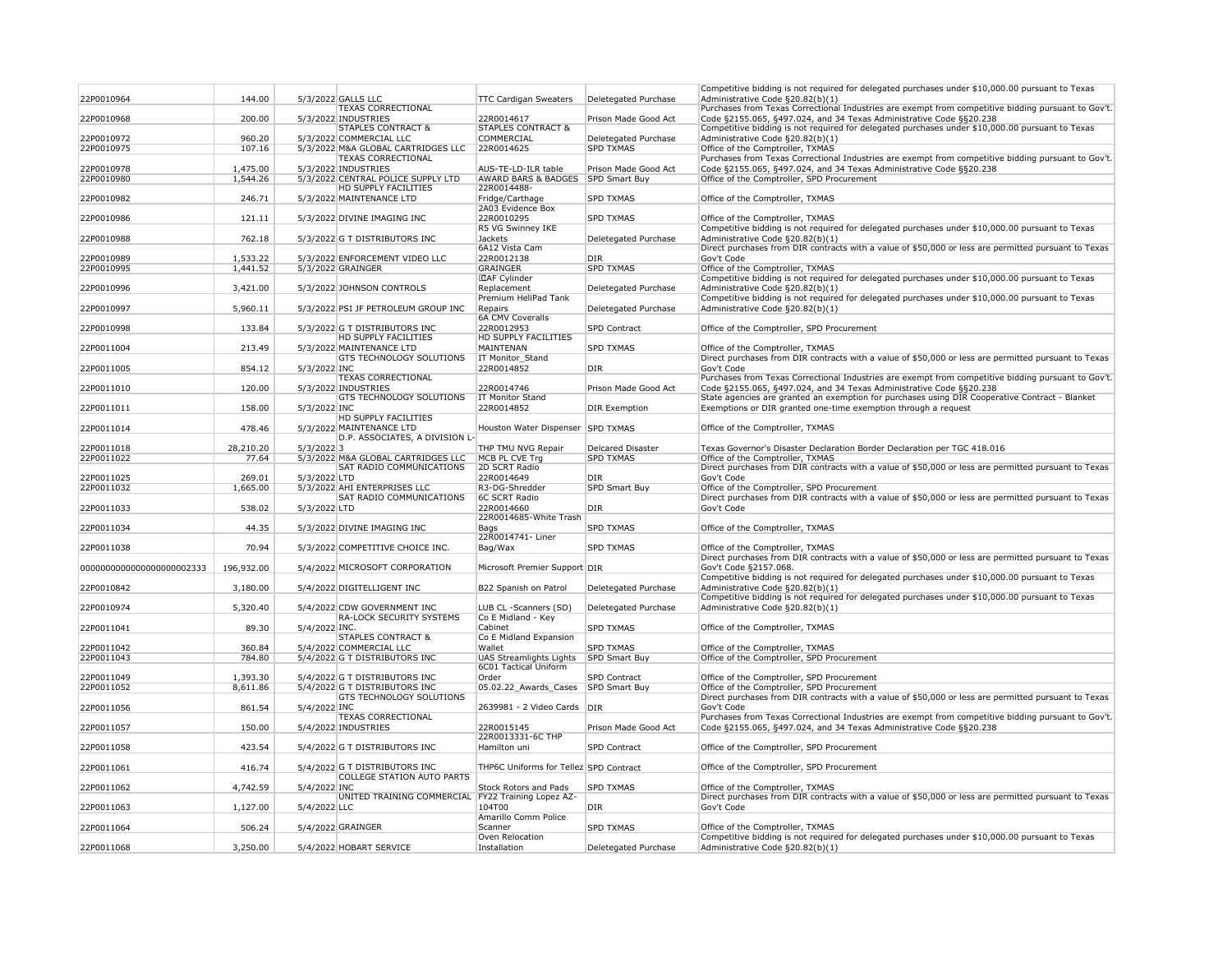|            |           |               |                                                   | 05.04.22_Blue Line Badg                         |                      |                                                                                                      |
|------------|-----------|---------------|---------------------------------------------------|-------------------------------------------------|----------------------|------------------------------------------------------------------------------------------------------|
| 22P0011070 | 583.70    |               | 5/4/2022 G T DISTRIBUTORS INC                     | <b>Covers</b>                                   | SPD Smart Buy        | Office of the Comptroller, SPD Procurement                                                           |
|            |           |               | <b>GTS TECHNOLOGY SOLUTIONS</b>                   |                                                 |                      | Direct purchases from DIR contracts with a value of \$50,000 or less are permitted pursuant to Texas |
| 22P0011072 | 7,664.90  | 5/4/2022 INC  |                                                   | Dell_Monitors_PSS                               | <b>DIR</b>           | Gov't Code                                                                                           |
| 22P0011074 | 282.36    |               | 5/4/2022 G T DISTRIBUTORS INC                     | 22R0013332                                      | <b>SPD Contract</b>  | Office of the Comptroller, SPD Procurement                                                           |
|            |           |               |                                                   | 22R0013338-6C-Richard                           |                      |                                                                                                      |
| 22P0011076 | 423.54    |               | 5/4/2022 G T DISTRIBUTORS INC                     | Morales                                         | <b>SPD Contract</b>  | Office of the Comptroller, SPD Procurement                                                           |
|            |           |               |                                                   | 22R0013342-6C THP -                             |                      |                                                                                                      |
| 22P0011077 | 278.66    |               | 5/4/2022 G T DISTRIBUTORS INC                     | <b>DIAZ</b>                                     | SPD Contract         | Office of the Comptroller, SPD Procurement                                                           |
|            |           |               |                                                   | Taylor Distribution Group,                      |                      |                                                                                                      |
| 22P0011081 | 88.66     |               | 5/4/2022 Taylor Distribution Group, LLC           | <b>LLC</b>                                      | <b>SPD TXMAS</b>     | Office of the Comptroller, TXMAS                                                                     |
|            |           |               |                                                   | 05.04.22_#10 White                              |                      |                                                                                                      |
| 22P0011082 | 89.20     |               | 5/4/2022 M&A GLOBAL CARTRIDGES LLC                | Envelopes                                       | <b>SPD TXMAS</b>     | Office of the Comptroller, TXMAS                                                                     |
| 22P0011083 | 208.37    |               | 5/4/2022 G T DISTRIBUTORS INC                     | 6C12 Mercado Class D                            | <b>SPD Contract</b>  | Office of the Comptroller, SPD Procurement                                                           |
|            |           |               |                                                   | March & April Florence                          |                      | Competitive bidding is not required for delegated purchases under \$10,000.00 pursuant to Texas      |
| 22P0011086 | 2,490.00  |               | 5/4/2022 BOXX MODULAR                             | Modular                                         | Deletegated Purchase | Administrative Code §20.82(b)(1)                                                                     |
| 22P0011089 | 345.85    |               | 5/4/2022 G T DISTRIBUTORS INC                     | 6C12 Chavana Class D                            | <b>SPD Contract</b>  | Office of the Comptroller, SPD Procurement                                                           |
|            |           |               | <b>GTS TECHNOLOGY SOLUTIONS</b>                   |                                                 |                      | Direct purchases from DIR contracts with a value of \$50,000 or less are permitted pursuant to Texas |
| 22P0011091 | 219.07    | 5/4/2022 INC  |                                                   | <b>AUSLAB ERGO MS</b>                           | DIR                  | Gov't Code                                                                                           |
|            |           |               | <b>STAPLES CONTRACT &amp;</b>                     |                                                 |                      |                                                                                                      |
| 22P0011092 | 148.70    |               | 5/4/2022 COMMERCIAL LLC                           | <b>MCB Trigos PL</b>                            | <b>SPD TXMAS</b>     | Office of the Comptroller, TXMAS                                                                     |
| 22P0011105 | 24,288.00 |               | 5/4/2022 GALLS LLC                                | 04.29.22 Straw Hats                             | <b>SPD Smart Buy</b> | Office of the Comptroller, SPD Procurement                                                           |
|            |           |               |                                                   | R2 Beaumont Paper                               |                      |                                                                                                      |
| 22P0011112 | 368.00    |               | 5/4/2022 POLLOCK INVESTMENTS INC                  | Towels                                          | <b>SPD Smart Buy</b> | Office of the Comptroller, SPD Procurement                                                           |
| 22P0011030 | 865.60    |               | 5/5/2022 POLLOCK INVESTMENTS INC                  | <b>Toilet Paper</b>                             | <b>SPD Smart Buy</b> | Office of the Comptroller, SPD Procurement                                                           |
|            |           |               |                                                   | <b>MCB PL Bullchase</b>                         |                      |                                                                                                      |
| 22P0011096 | 876.60    |               | 5/5/2022 BULLCHASE INC                            | Challenge                                       | <b>SPD TXMAS</b>     | Office of the Comptroller, TXMAS                                                                     |
|            |           |               | <b>BEEPSMART COMMUNICATIONS</b>                   |                                                 |                      |                                                                                                      |
| 22P0011121 | 116.06    | 5/5/2022 INC  |                                                   | RSD-HP 12A Black Toner                          | SPD Smart Buy        | Office of the Comptroller, SPD Procurement                                                           |
|            |           |               |                                                   |                                                 |                      | Direct purchases from DIR contracts with a value of \$50,000 or less are permitted pursuant to Texas |
| 22P0011125 | 76.47     |               | 5/5/2022 CDW GOVERNMENT INC                       | RSD-EXE-Keyboard                                | DIR                  | Gov't Code                                                                                           |
|            |           |               |                                                   |                                                 |                      | Competitive bidding is not required for delegated purchases under \$10,000.00 pursuant to Texas      |
| 22P0011127 | 485.36    |               | 5/5/2022 GALLS LLC                                | 3C01 Vests & HG Shirt                           | Deletegated Purchase | Administrative Code §20.82(b)(1)                                                                     |
|            |           |               | JOHNSON-GRAYSON                                   |                                                 | Delegated Purchase - |                                                                                                      |
| 22P0011129 | 2,283.75  |               | 5/5/2022 AUTOMOTIVE AND GMAC                      | Vehicle Reprogramming                           | Distributer Purchase | Distributor purchase pursuant to 34 Texas Administrative Code §20.82(d)(6)                           |
|            |           |               | <b>RA-LOCK SECURITY SYSTEMS</b>                   |                                                 |                      |                                                                                                      |
| 22P0011131 | 218.00    | 5/5/2022 INC. |                                                   | 22R0013537                                      | <b>SPD TXMAS</b>     | Office of the Comptroller, TXMAS                                                                     |
|            |           |               | <b>SHI GOVERNMENT SOLUTIONS</b>                   |                                                 |                      | Direct purchases from DIR contracts with a value of \$50,000 or less are permitted pursuant to Texas |
| 22P0011135 | 792.90    | 5/5/2022 INC  |                                                   | RSD-EXE-Jabra SPEAK                             | <b>DIR</b>           | Gov't Code                                                                                           |
|            |           |               | <b>COLLEGE STATION AUTO PARTS</b>                 |                                                 |                      |                                                                                                      |
| 22P0011136 | 3,263.88  | 5/5/2022 INC  |                                                   | <b>Stock Auto Batteries</b>                     | <b>SPD TXMAS</b>     | Office of the Comptroller, TXMAS                                                                     |
|            |           |               |                                                   | Rgn 2 Walllisville floor                        |                      | Purchases from the State Use Program are exempt from competitive bidding pursuant to Gov't. Code     |
| 22P0011137 | 1,892.00  |               | 5/5/2022 WORKQUEST                                | $ $ svc                                         | State Use Program    | §2155.138 and Human Resources Code §122                                                              |
|            |           |               | <b>COLLEGE STATION AUTO PARTS</b>                 |                                                 |                      |                                                                                                      |
| 22P0011138 | 4,661.17  | 5/5/2022 INC  |                                                   | Pads, oil, coolant, filters                     | <b>SPD TXMAS</b>     | Office of the Comptroller, TXMAS                                                                     |
|            |           |               |                                                   |                                                 |                      | Competitive bidding is not required for delegated purchases under \$10,000.00 pursuant to Texas      |
| 22P0011139 | 1,778.48  |               | 5/5/2022 JOHNSON CONTROLS                         | <b>CAF.Hood Ansul</b>                           | Deletegated Purchase | Administrative Code §20.82(b)(1)                                                                     |
|            |           |               |                                                   |                                                 |                      | Competitive bidding is not required for delegated purchases under \$10,000.00 pursuant to Texas      |
| 22P0011142 | 416.38    |               | 5/5/2022 SETCAN CORPORATION                       | ACT Blue Training Batons   Deletegated Purchase |                      | Administrative Code §20.82(b)(1)                                                                     |
|            |           |               |                                                   | <b>ELP BA Shimadzu</b>                          |                      | Competitive bidding is not required for delegated purchases under \$10,000.00 pursuant to Texas      |
| 22P0011145 | 3,332.00  |               | 5/5/2022 SHIMADZU SCIENTIFIC INST INC Maintenance |                                                 | Deletegated Purchase | Administrative Code §20.82(b)(1)                                                                     |
| 22P0011151 | 1,128.32  |               | 5/5/2022 GALLS LLC                                | <b>TRUSPEC APPAREL</b>                          | <b>SPD Smart Buy</b> | Office of the Comptroller, SPD Procurement                                                           |
|            |           |               |                                                   |                                                 |                      | Competitive bidding is not required for delegated purchases under \$10,000.00 pursuant to Texas      |
| 22P0011158 | 2,873.00  |               | 5/5/2022 AGILENT TECHNOLOGIES INC                 | <b>ELPLAB SD TRIPLE AXIS</b>                    | Deletegated Purchase | Administrative Code §20.82(b)(1)                                                                     |
|            |           |               |                                                   |                                                 |                      | Purchases from the State Use Program are exempt from competitive bidding pursuant to Gov't. Code     |
| 22P0011166 | 178.17    |               | 5/5/2022 WORKQUEST                                | Chief Office Copy Paper                         | State Use Program    | §2155.138 and Human Resources Code §122                                                              |
|            |           |               |                                                   | <b>CUL SINGLE BRUSH</b>                         |                      |                                                                                                      |
| 22P0011167 | 121.72    |               | 5/5/2022 SID TOOL CO INC                          | <b>SWEEPER</b>                                  | <b>SPD TXMAS</b>     | Office of the Comptroller, TXMAS                                                                     |
|            |           |               | <b>STAPLES CONTRACT &amp;</b>                     | 4A - Wish List                                  |                      |                                                                                                      |
| 22P0011172 | 76.62     |               | 5/5/2022 COMMERCIAL LLC                           | 22R0014882                                      | <b>SPD TXMAS</b>     | Office of the Comptroller, TXMAS                                                                     |
|            |           |               | <b>TEXAS DISTRICT &amp; COUNTY</b>                | <b>TEXAS DISTRICT &amp;</b>                     |                      | Competitive bidding is not required for delegated purchases under \$10,000.00 pursuant to Texas      |
| 22P0011174 | 44.00     |               | 5/5/2022 ATTORNEYS ASSN                           | <b>COUNTY ATTORN</b>                            | Deletegated Purchase | Administrative Code §20.82(b)(1)                                                                     |
|            |           |               | <b>GRANITE DEFENSE &amp;</b>                      | 5A Landing Pad                                  |                      | Competitive bidding is not required for delegated purchases under \$10,000.00 pursuant to Texas      |
| 22P0011176 | 69.99     |               | 5/5/2022 TECHNOLOGIES LLC                         | 22R0012730                                      | Deletegated Purchase | Administrative Code §20.82(b)(1)                                                                     |
|            |           |               | <b>GTS TECHNOLOGY SOLUTIONS</b>                   | <b>Hempstead Security</b>                       |                      | Direct purchases from DIR contracts with a value of \$50,000 or less are permitted pursuant to Texas |
| 22P0011178 | 10,739.05 | 5/5/2022 INC  |                                                   | Upgrade Ser                                     | DIR                  | Gov't Code                                                                                           |
|            |           |               |                                                   | <b>HOU Airgas Order</b>                         |                      | Competitive bidding is not required for delegated purchases under \$10,000.00 pursuant to Texas      |
| 22P0011180 | 1,148.49  |               | 5/5/2022 AIRGAS USA LLC                           | 05/03/2022                                      | Deletegated Purchase | Administrative Code §20.82(b)(1)                                                                     |
|            |           |               |                                                   | LAR Airgas Order                                |                      | Competitive bidding is not required for delegated purchases under \$10,000.00 pursuant to Texas      |
| 22P0011182 | 663.56    |               | 5/5/2022 AIRGAS USA LLC                           | 05/04/22                                        | Deletegated Purchase | Administrative Code §20.82(b)(1)                                                                     |
| 22P0010155 | 84.10     |               | 5/6/2022 OFFICE DEPOT                             | supplies                                        | <b>SPD TXMAS</b>     | Office of the Comptroller, TXMAS                                                                     |
|            |           |               |                                                   |                                                 |                      | Competitive bidding is not required for delegated purchases under \$10,000.00 pursuant to Texas      |
| 22P0010271 | 122.62    |               | 5/6/2022 GALLS LLC                                | 6C10 Vest 22R0013426                            | Deletegated Purchase | Administrative Code §20.82(b)(1)                                                                     |
|            |           |               |                                                   |                                                 |                      | Competitive bidding is not required for delegated purchases under \$10,000.00 pursuant to Texas      |
| 22P0011001 | 6,159.24  |               | 5/6/2022 SIG SAUER                                | THP P365 22R0015060                             | Deletegated Purchase | Administrative Code §20.82(b)(1)                                                                     |
|            |           |               | <b>SHI GOVERNMENT SOLUTIONS</b>                   | SR2611058 12 Snag-It                            |                      | Direct purchases from DIR contracts with a value of \$50,000 or less are permitted pursuant to Texas |
| 22P0011069 | 96.96     | 5/6/2022 INC  |                                                   | for DLD                                         | DIR                  | Gov't Code                                                                                           |
|            |           |               |                                                   |                                                 |                      |                                                                                                      |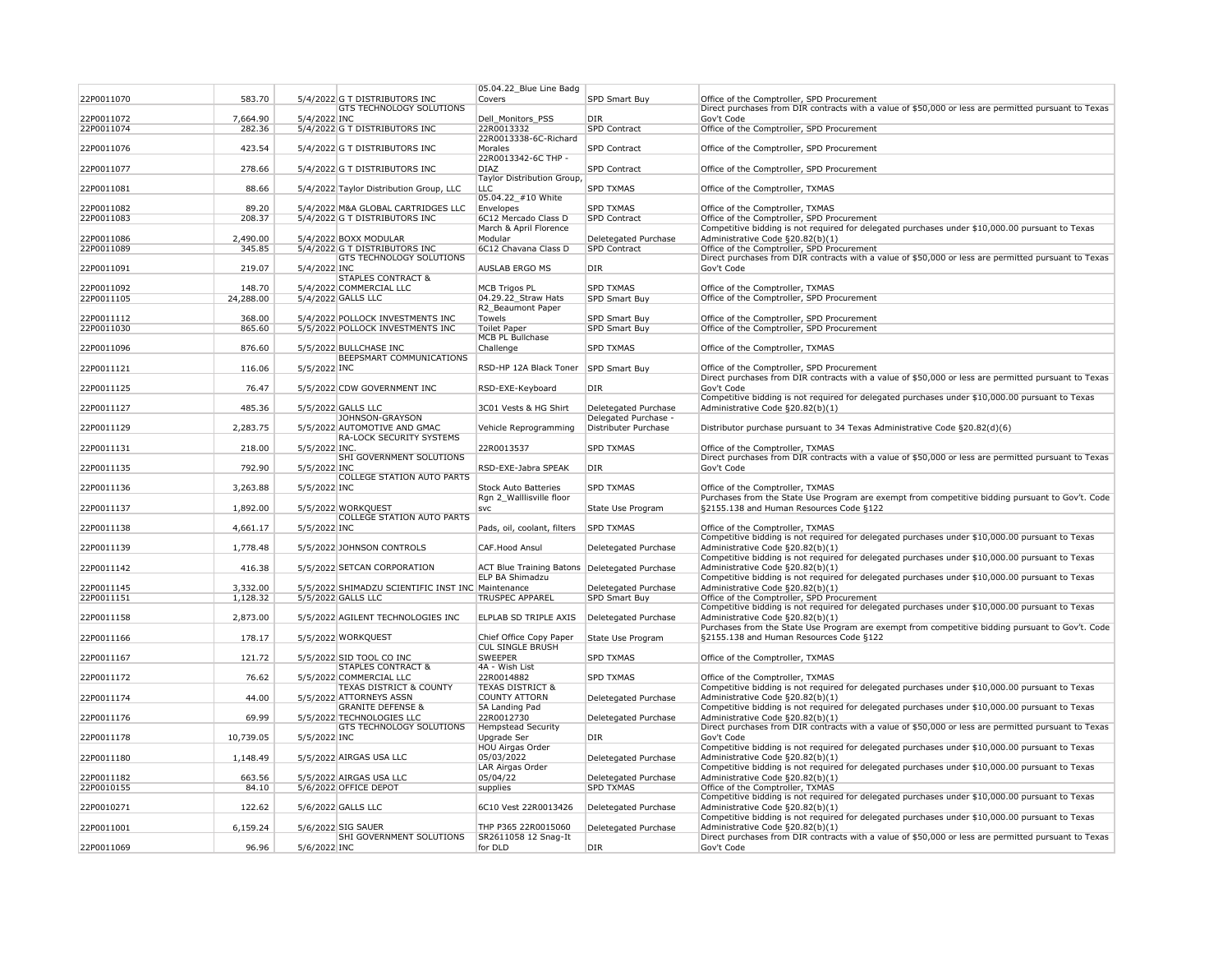| 22P0011075 | 6,340.00  | <b>KRISTON CONSTRUCTION</b><br>5/6/2022 COMPANY INC      | Rgn2_Beaumont parking<br>lot rpr            | Deletegated Purchase | Competitive bidding is not required for delegated purchases under \$10,000.00 pursuant to Texas<br>Administrative Code §20.82(b)(1)                                              |
|------------|-----------|----------------------------------------------------------|---------------------------------------------|----------------------|----------------------------------------------------------------------------------------------------------------------------------------------------------------------------------|
|            |           | <b>ONSITE AV SERVICE PARTNERS</b>                        | <b>THP Conference Rm</b>                    |                      | State agencies are granted an exemption for purchases using DIR Cooperative Contract - Blanket                                                                                   |
| 22P0011179 | 4,006.43  | 5/6/2022 INC                                             | 22R0015052                                  | <b>DIR Exemption</b> | Exemptions or DIR granted one-time exemption through a request                                                                                                                   |
|            |           | <b>COLLEGE STATION AUTO PARTS</b>                        |                                             |                      |                                                                                                                                                                                  |
| 22P0011185 | 4,980.00  | 5/6/2022 INC                                             | <b>Weslaco Stock Batteries</b>              | <b>SPD TXMAS</b>     | Office of the Comptroller, TXMAS                                                                                                                                                 |
| 22P0011190 | 740.88    | 5/6/2022 MORNING STAR INDUSTRIES                         | 22R0015304                                  | <b>SPD TXMAS</b>     | Office of the Comptroller, TXMAS                                                                                                                                                 |
| 22P0011191 | 651.75    | <b>HD SUPPLY FACILITIES</b><br>5/6/2022 MAINTENANCE LTD  | 22R0015252                                  | <b>SPD TXMAS</b>     | Office of the Comptroller, TXMAS                                                                                                                                                 |
|            |           | <b>STAPLES CONTRACT &amp;</b>                            |                                             |                      |                                                                                                                                                                                  |
| 22P0011194 | 59.12     | 5/6/2022 COMMERCIAL LLC                                  | <b>WEST FILE FOLDERS</b>                    | <b>SPD TXMAS</b>     | Office of the Comptroller, TXMAS                                                                                                                                                 |
|            |           |                                                          | <b>MCB Fujitsu-Scan Snap</b>                |                      | Direct purchases from DIR contracts with a value of \$50,000 or less are permitted pursuant to Texas                                                                             |
| 22P0011195 | 31,697.00 | 5/6/2022 ICAUGHT INCORPORATED                            | Scanners                                    | <b>DIR</b>           | Gov't Code                                                                                                                                                                       |
|            |           | <b>HD SUPPLY FACILITIES</b>                              |                                             |                      |                                                                                                                                                                                  |
| 22P0011196 | 1,512.55  | 5/6/2022 MAINTENANCE LTD                                 | 22R0014390                                  | <b>SPD TXMAS</b>     | Office of the Comptroller, TXMAS                                                                                                                                                 |
| 22P0011202 | 18.86     |                                                          | 6B10 Paper Towels<br>22R0012780             | <b>SPD Smart Buy</b> |                                                                                                                                                                                  |
|            |           | 5/6/2022 POLLOCK INVESTMENTS INC                         | <b>Class D Uniform</b>                      |                      | Office of the Comptroller, SPD Procurement                                                                                                                                       |
| 22P0011205 | 554.22    | 5/6/2022 G T DISTRIBUTORS INC                            | 22R0013216                                  | <b>SPD Contract</b>  | Office of the Comptroller, SPD Procurement                                                                                                                                       |
|            |           |                                                          |                                             |                      | Competitive bidding is not required for delegated purchases under \$10,000.00 pursuant to Texas                                                                                  |
| 22P0011212 | 1,214.00  | 5/6/2022 GALLS LLC                                       | THP Patches 22R0015274                      | Deletegated Purchase | Administrative Code §20.82(b)(1)                                                                                                                                                 |
|            |           |                                                          | <b>AUSLAB HS WIRE</b>                       |                      |                                                                                                                                                                                  |
| 22P0011214 | 2,186.47  | 5/6/2022 SID TOOL CO INC                                 | <b>SHELVING</b>                             | <b>SPD TXMAS</b>     | Office of the Comptroller, TXMAS                                                                                                                                                 |
|            |           | <b>GTS TECHNOLOGY SOLUTIONS</b>                          | 49" Curved                                  |                      | Direct purchases from DIR contracts with a value of \$50,000 or less are permitted pursuant to Texas                                                                             |
| 22P0011219 | 3,928.80  | 5/6/2022 INC<br><b>GTS TECHNOLOGY SOLUTIONS</b>          | Monitor_COMM R1<br>49" Curved               | DIR                  | Gov't Code<br>Direct purchases from DIR contracts with a value of \$50,000 or less are permitted pursuant to Texas                                                               |
| 22P0011220 | 2,946.60  | 5/6/2022 INC                                             | Monitor COMM R2                             | <b>DIR</b>           | Gov't Code                                                                                                                                                                       |
|            |           | <b>GTS TECHNOLOGY SOLUTIONS</b>                          | 49" Curved                                  |                      | Direct purchases from DIR contracts with a value of \$50,000 or less are permitted pursuant to Texas                                                                             |
| 22P0011223 | 6,875.40  | 5/6/2022 INC                                             | Monitor COMM R3                             | DIR <sub>.</sub>     | Gov't Code                                                                                                                                                                       |
| 22P0011225 | 1,768.50  | 5/6/2022 G T DISTRIBUTORS INC                            | HQ 7403 GT TACT. Belt                       | SPD Smart Buy        | Office of the Comptroller, SPD Procurement                                                                                                                                       |
|            |           | <b>GTS TECHNOLOGY SOLUTIONS</b>                          | 49" Curved                                  |                      | Direct purchases from DIR contracts with a value of \$50,000 or less are permitted pursuant to Texas                                                                             |
| 22P0011227 | 3,928.80  | 5/6/2022 INC                                             | Monitor COMM R4                             | DIR <sub></sub>      | Gov't Code                                                                                                                                                                       |
|            |           |                                                          | R2 MINNARD BOOTS                            |                      |                                                                                                                                                                                  |
| 22P0011228 | 650.86    | 5/6/2022 G T DISTRIBUTORS INC                            | <b>BELTS</b><br>49" Curved                  | <b>SPD Smart Buy</b> | Office of the Comptroller, SPD Procurement                                                                                                                                       |
| 22P0011229 | 3,928.80  | <b>GTS TECHNOLOGY SOLUTIONS</b><br>5/6/2022 INC          | Monitor_COMM R5                             | DIR                  | Direct purchases from DIR contracts with a value of \$50,000 or less are permitted pursuant to Texas<br>Gov't Code                                                               |
| 22P0011037 | 115.56    | 5/9/2022 DREAM RANCH LLC                                 | <b>ADB Notary Books</b>                     | <b>SPD TXMAS</b>     | Office of the Comptroller, TXMAS                                                                                                                                                 |
| 22P0011192 | 125.38    | 5/9/2022 DIVINE IMAGING INC                              | <b>CRD Supplies</b>                         | <b>SPD TXMAS</b>     | Office of the Comptroller, TXMAS                                                                                                                                                 |
|            |           |                                                          |                                             |                      | Purchases from the State Use Program are exempt from competitive bidding pursuant to Gov't. Code                                                                                 |
| 22P0011231 | 47.07     | 5/9/2022 WORKQUEST                                       | LAR LAB WRKQUEST                            | State Use Program    | §2155.138 and Human Resources Code §122                                                                                                                                          |
|            |           | SHI GOVERNMENT SOLUTIONS                                 |                                             |                      | Direct purchases from DIR contracts with a value of \$50,000 or less are permitted pursuant to Texas                                                                             |
| 22P0011271 | 416.61    | 5/9/2022 INC                                             | THP/CVE Nordloh TV                          | DIR                  | Gov't Code                                                                                                                                                                       |
|            |           | <b>COMPREHENSIVE</b>                                     |                                             |                      | Direct purchases from DIR contracts with a value of \$50,000 or less are permitted pursuant to Texas                                                                             |
| 22P0011286 | 38,803.64 | 5/9/2022 COMMUNICATION SERVICES LLC BriefCam             |                                             | <b>DIR</b>           | Gov't Code                                                                                                                                                                       |
|            |           | <b>SAT RADIO COMMUNICATIONS</b>                          | 2B SCRT Radio                               |                      | Direct purchases from DIR contracts with a value of \$50,000 or less are permitted pursuant to Texas                                                                             |
| 22P0011288 | 269.01    | 5/9/2022 LTD                                             | 22R0015381                                  | <b>DIR</b>           | Gov't Code                                                                                                                                                                       |
| 22P0011290 | 97.62     | 5/9/2022 FASTENAL COMPANY                                | <b>FASTENAL COMPANY</b>                     | <b>SPD TXMAS</b>     | Office of the Comptroller, TXMAS                                                                                                                                                 |
|            |           | <b>PRESIDIO NETWORKED</b>                                |                                             |                      | Direct purchases from DIR contracts with a value of \$50,000 or less are permitted pursuant to Texas                                                                             |
| 22P0011292 | 349.64    | 5/9/2022 SOLUTIONS GROUP LLC                             | 8851 Ricardo Vergara CID DIR                |                      | Gov't Code                                                                                                                                                                       |
| 22P0011293 | 214.35    | 5/9/2022 G T DISTRIBUTORS INC                            | 22R0014373_2C14<br><b>COVERALLS</b>         | <b>SPD Contract</b>  | Office of the Comptroller, SPD Procurement                                                                                                                                       |
|            |           |                                                          | 22R0015446_2C09/10                          |                      | Purchases from the State Use Program are exempt from competitive bidding pursuant to Gov't. Code                                                                                 |
| 22P0011294 | 148.65    | 5/9/2022 WORKQUEST                                       | <b>Supplies</b>                             | State Use Program    | §2155.138 and Human Resources Code §122                                                                                                                                          |
|            |           | <b>CMC GOVERNMENT SERVICES</b>                           | Divisional - Gemtech                        |                      | Competitive bidding is not required for delegated purchases under \$10,000.00 pursuant to Texas                                                                                  |
| 22P0011297 | 1,634.35  | 5/9/2022 INC                                             | Flash Hid                                   | Deletegated Purchase | Administrative Code §20.82(b)(1)                                                                                                                                                 |
|            |           | <b>STAPLES CONTRACT &amp;</b>                            | 22R0015488_POST IT'S                        |                      |                                                                                                                                                                                  |
| 22P0011298 | 45.80     | 5/9/2022 COMMERCIAL LLC                                  | 2C09/10                                     | <b>SPD TXMAS</b>     | Office of the Comptroller, TXMAS                                                                                                                                                 |
|            |           | MATADOR LAW ENFORCEMENT                                  | Tire Deflator Launch                        |                      |                                                                                                                                                                                  |
| 22P0011299 | 48,472.50 | 5/9/2022 TECHNOLOGIES<br><b>GTS TECHNOLOGY SOLUTIONS</b> | Tubes<br>UPS for IT closet HQA-             | Delcared Disaster    | Texas Governor's Disaster Declaration Border Declaration per TGC 418.016<br>Direct purchases from DIR contracts with a value of \$50,000 or less are permitted pursuant to Texas |
| 22P0011301 | 12,343.73 | 5/9/2022 INC                                             | 212-05T                                     | DIR <sub></sub>      | Gov't Code                                                                                                                                                                       |
| 22P0011302 | 774.48    | 5/9/2022 DIVINE IMAGING INC                              | Long Gun Cases                              | <b>SPD TXMAS</b>     | Office of the Comptroller, TXMAS                                                                                                                                                 |
|            |           |                                                          | 22R0010469_2A                               |                      | State agencies are granted an exemption for purchases using DIR Cooperative Contract - Blanket                                                                                   |
| 22P0011305 | 220.79    | 5/9/2022 CAN-AM WIRELESS LLC                             | REQ_GRAVES                                  | <b>DIR Exemption</b> | Exemptions or DIR granted one-time exemption through a request                                                                                                                   |
|            |           |                                                          |                                             |                      |                                                                                                                                                                                  |
| 22P0011308 | 1,199.94  | 5/9/2022 G T DISTRIBUTORS INC                            | ST TROOPER RAINCOATS SPD Smart Buy          |                      | Office of the Comptroller, SPD Procurement                                                                                                                                       |
|            |           |                                                          | PATCHES, BUCKLES,                           |                      | Competitive bidding is not required for delegated purchases under \$10,000.00 pursuant to Texas                                                                                  |
| 22P0011310 | 4,157.80  | 5/9/2022 GALLS LLC                                       | <b>BUTTONS</b>                              | Deletegated Purchase | Administrative Code §20.82(b)(1)<br>Competitive bidding is not required for delegated purchases under \$10,000.00 pursuant to Texas                                              |
| 22P0011311 | 522.90    | 5/9/2022 BAILEY'S HOUSE OF GUNS INC                      | <b>POLISHING CLOTHS</b>                     | Deletegated Purchase | Administrative Code §20.82(b)(1)                                                                                                                                                 |
|            |           |                                                          | <b>CMV INSPECTOR</b>                        |                      |                                                                                                                                                                                  |
| 22P0011313 | 417.32    | 5/9/2022 G T DISTRIBUTORS INC                            | <b>JACKETS</b>                              | SPD Smart Buy        | Office of the Comptroller, SPD Procurement                                                                                                                                       |
|            |           |                                                          |                                             |                      | Competitive bidding is not required for delegated purchases under \$10,000.00 pursuant to Texas                                                                                  |
| 22P0011314 | 387.00    | 5/9/2022 AGGTOWN GRAPHICS, LLC                           | CID & AIRCRAFT TSHIRTS Deletegated Purchase |                      | Administrative Code §20.82(b)(1)                                                                                                                                                 |
|            |           | MALLORY SAFETY AND SUPPLY                                | <b>RAID JACKETS &amp; DUFFLE</b>            |                      | Competitive bidding is not required for delegated purchases under \$10,000.00 pursuant to Texas                                                                                  |
| 22P0011315 | 2,417.68  | 5/9/2022 LLC                                             | <b>BAGS</b>                                 | Deletegated Purchase | Administrative Code §20.82(b)(1)                                                                                                                                                 |